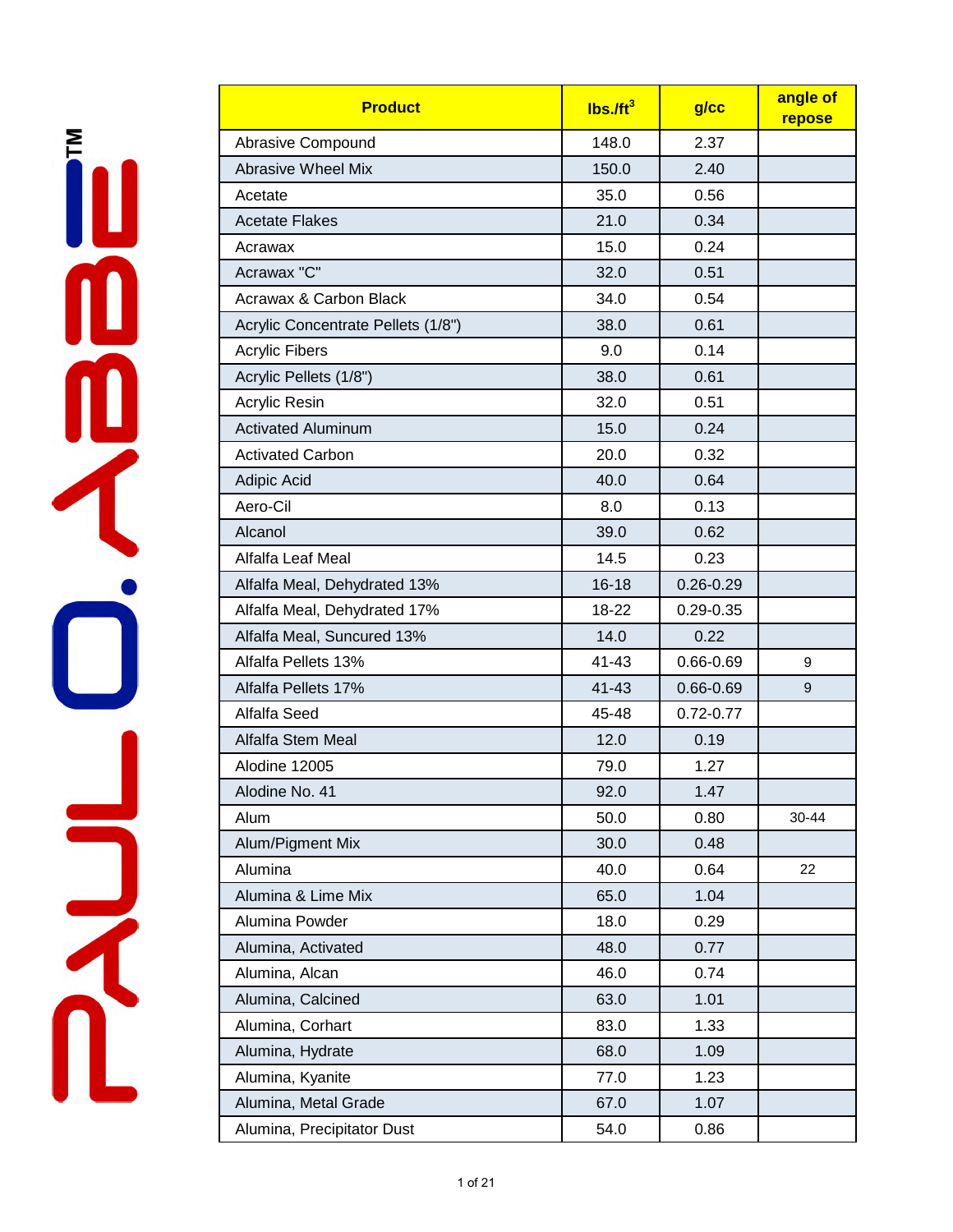| <b>Product</b>                 | $Ibs$ ./ft <sup>3</sup> | g/cc | angle of<br>repose |
|--------------------------------|-------------------------|------|--------------------|
| Alumina, Reacted               | 65.0                    | 1.04 |                    |
| Alumina, Sandy                 | 60.0                    | 0.96 |                    |
| Alumina, Tabular Dust          | 21.0                    | 0.34 |                    |
| Aluminum Benzoate              | 11.0                    | 0.18 |                    |
| Aluminum Chlorhydrate          | 55.0                    | 0.88 |                    |
| Aluminum Chloride              | 51.0                    | 0.82 |                    |
| Aluminum Etchant               | 55.0                    | 0.88 |                    |
| Aluminum Filament 200X         | 75.0                    | 1.20 |                    |
| Aluminum Flake                 | 150.0                   | 2.40 |                    |
| Aluminum Fluoride              | 55.0                    | 0.88 |                    |
| Aluminum Magnesium Silicate    | 21.0                    | 0.34 |                    |
| Aluminum Oxide                 | 80.0                    | 1.28 |                    |
| Aluminum Oxide, Calcined       | 33.0                    | 0.53 |                    |
| Aluminum Powder                | 44.0                    | 0.70 |                    |
| Aluminum Silicate              | 33.0                    | 0.53 |                    |
| Aluminum Silicate (Catalyst)   | 53.0                    | 0.85 |                    |
| Aluminum Sulfate               | 65.0                    | 1.04 |                    |
| Aluminum Sulphate, Ground      | 50.0                    | 0.80 |                    |
| Aluminum Trihydrate            | 45.0                    | 0.72 |                    |
| Aluminum Wire, Chopped         | 35.0                    | 0.56 |                    |
| Aluminum Dross                 | 81.0                    | 1.30 |                    |
| Ammonium Bromide               | 76.0                    | 1.22 |                    |
| Ammonium Chloride              | 38.0                    | 0.61 |                    |
| <b>Ammonium Nitrate</b>        | 49.0                    | 0.78 |                    |
| <b>Ammonium Nitrate Prills</b> | 38.0                    | 0.61 |                    |
| Ammonium Perchloride           | 62.0                    | 0.99 |                    |
| Ammonium Phosphate             | 55.0                    | 0.88 |                    |
| Ammonium Sulfate               | 69.0                    | 1.11 |                    |
| Amorphous Silica               | 11.0                    | 0.18 |                    |
| Anthracite, Powdered           | 35.0                    | 0.56 |                    |
| Antimony Oxide                 | 44.0                    | 0.70 |                    |
| Antioxidant (Granules)         | 41.0                    | 0.66 |                    |
| Antioxidant (Powder)           | 28.0                    | 0.45 |                    |
| Arasan                         | 25.0                    | 0.40 |                    |
| Arsenic Trioxide               | 41.0                    | 0.66 | 30-44              |
| Ascorbic Acid (Coarse)         | 45.0                    | 0.72 |                    |
| Ascorbic Acid (Fine)           | 32.0                    | 0.51 |                    |
| Ash, ground                    | 105.0                   | 1.68 | 32                 |
| Ashes, dry loose               | 38.0                    | 0.61 | 32                 |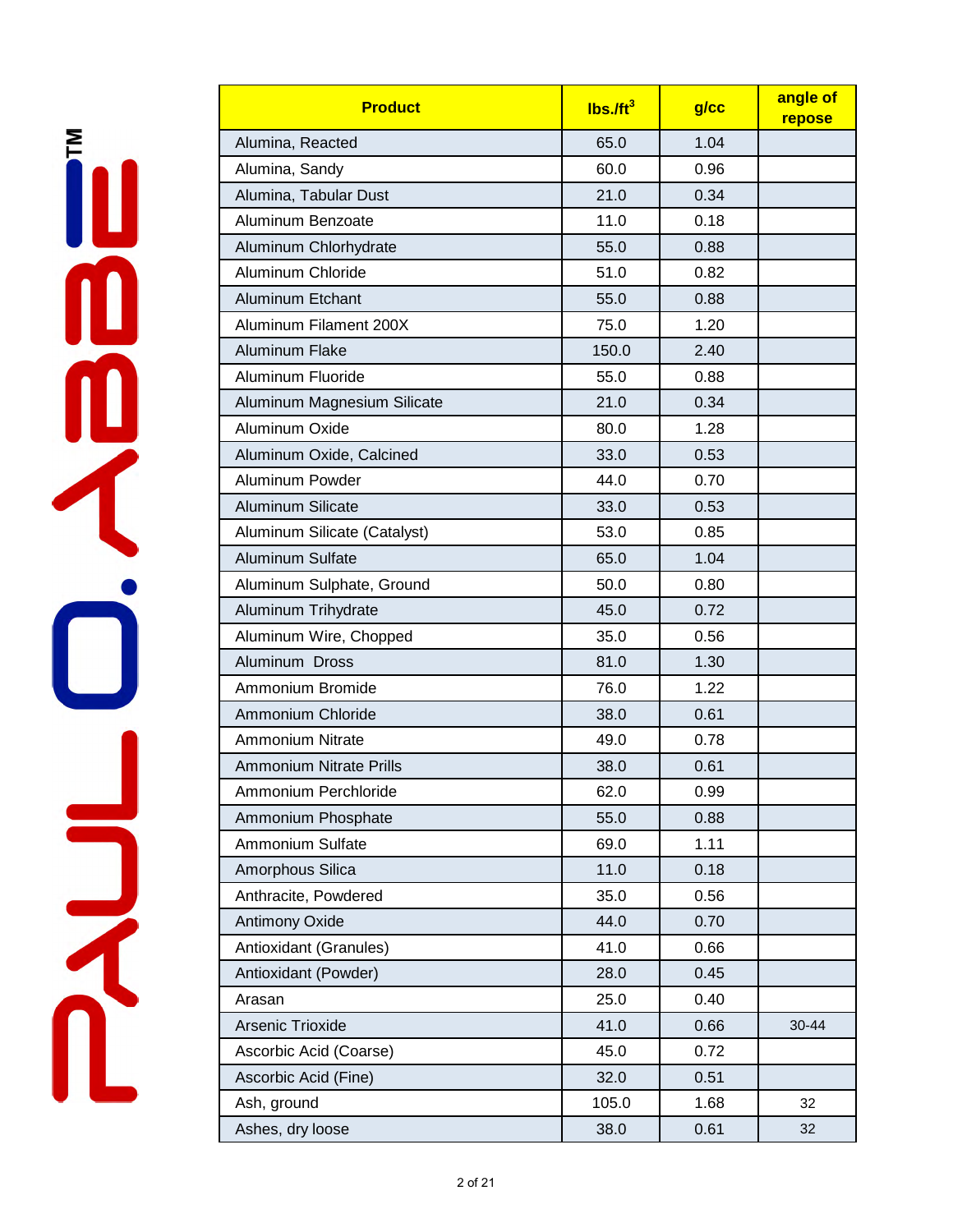| <b>Product</b>             | $lbs.$ /ft <sup>3</sup> | $g$ / $cc$    | angle of<br>repose |
|----------------------------|-------------------------|---------------|--------------------|
| Ashes, wet loose           | 47.0                    | 0.75          |                    |
| Atrazine (Herbicide)       | 30.0                    | 0.48          |                    |
| Attapulgite                | 40.0                    | 0.64          |                    |
| Attasorb                   | 18.0                    | 0.29          |                    |
| Atticote                   | 22.0                    | 0.35          |                    |
| <b>Baking Powder</b>       | 56.0                    | 0.90          |                    |
| <b>Barbasco Root</b>       | 33.0                    | 0.53          |                    |
| <b>Barites</b>             | 120.0                   | 1.92          |                    |
| <b>Barium Carbonate</b>    | 55.0                    | 0.88          | 45                 |
| <b>Barium Oxide</b>        | 63.0                    | 1.01          |                    |
| <b>Barium Stearate</b>     | 13.0                    | 0.21          |                    |
| <b>Barium Sulphate</b>     | 60.0                    | 0.96          |                    |
| Barley (Whole)             | 38-43                   | $0.61 - 0.69$ |                    |
| <b>Barley Meal</b>         | 28.0                    | 0.45          |                    |
| Barley, Fine Ground        | 46.0                    | 0.74          |                    |
| Barley, Ground             | 24-26                   | $0.38 - 0.42$ |                    |
| Barley, Malted             | 30.5                    | 0.49          |                    |
| Barley, Rolled             | $21 - 24$               | $0.34 - 0.38$ |                    |
| Barley, Scoured            | 41.0                    | 0.66          |                    |
| <b>Bauxite</b>             | 45.0                    | 0.72          | 31                 |
| Beans, (Soya)              | 46.3                    | 0.74          |                    |
| Beans, White               | 43-48                   | 0.69-0.77     |                    |
| <b>Beet Pulp</b>           | 16-20                   | $0.26 - 0.32$ |                    |
| <b>Bentonite</b>           | 50.0                    | 0.80          |                    |
| Bentonite (Coarse)         | 60.0                    | 0.96          |                    |
| <b>Bicarbonate of Soda</b> | 62.0                    | 0.99          |                    |
| <b>Binder Starch</b>       | 41.0                    | 0.66          |                    |
| <b>Biscuit Pre-Mix</b>     | 60.0                    | 0.96          |                    |
| Bisphenol                  | 37.0                    | 0.59          |                    |
| <b>Bisphenol Flake</b>     | 60.0                    | 0.96          |                    |
| <b>Bleach Compound</b>     | 60.0                    | 0.96          |                    |
| <b>Blood Flour</b>         | 30.0                    | 0.48          |                    |
| <b>Blood Meal</b>          | 38.5                    | 0.62          |                    |
| <b>Blue Dye</b>            | 40.0                    | 0.64          |                    |
| <b>Blue Grass Seed</b>     | 11.0                    | 0.18          |                    |
| Blue Powder, Metal         | 142.0                   | 2.27          |                    |
| Bone and Meat Meal, Loose  | 45.0                    | 0.72          |                    |
| Bone Meal, Loose           | 50-60                   | $0.80 - 0.96$ |                    |
| Bone, Ground Dry           | 75.0                    | 1.20          |                    |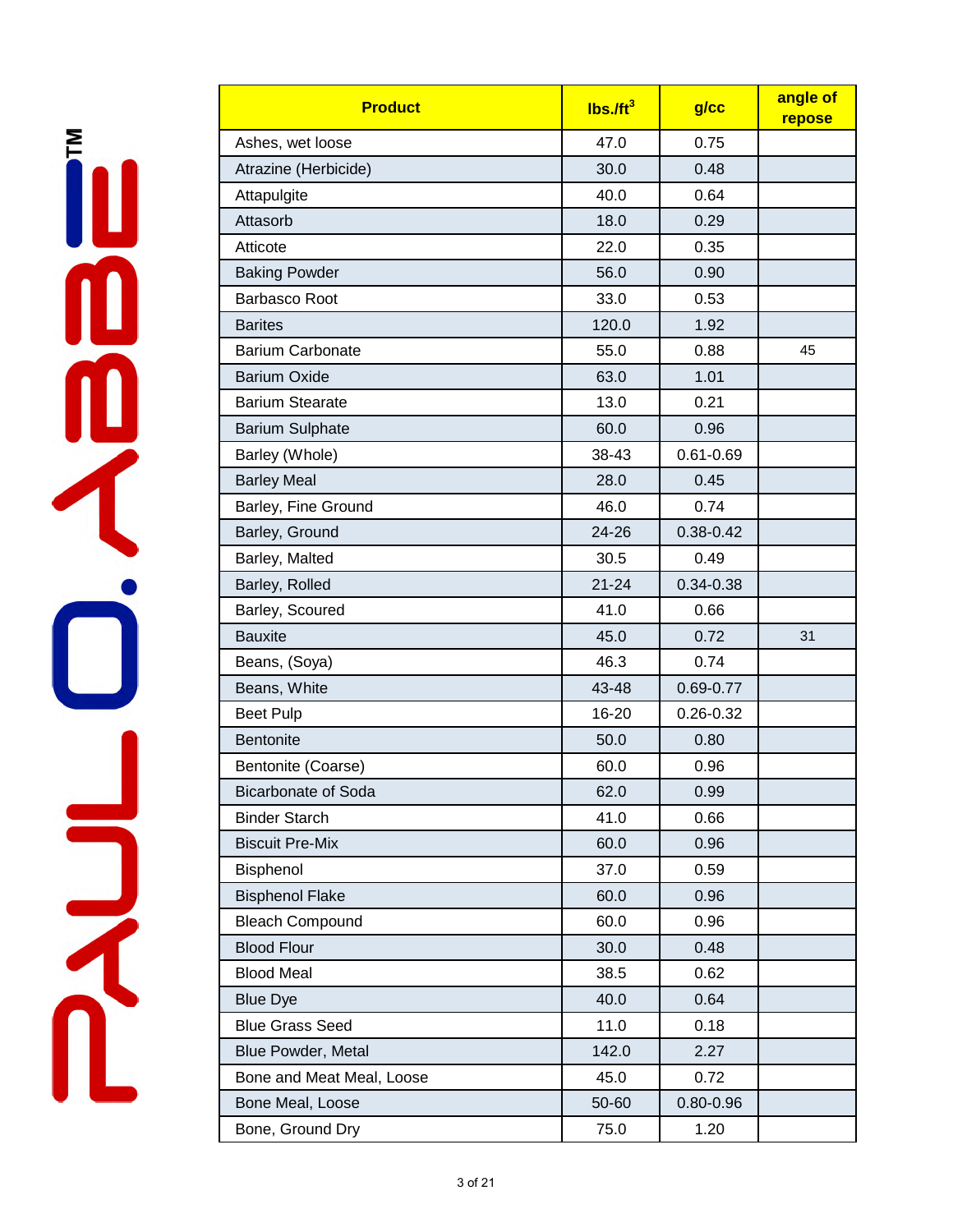| <b>Product</b>                 | Ibs. <sub>10</sub> | g/cc          | angle of<br>repose |
|--------------------------------|--------------------|---------------|--------------------|
| <b>Borax</b>                   | 60.0               | 0.96          |                    |
| Borax (Granular)               | 60.0               | 0.96          |                    |
| Borax (Puffed)                 | 12.0               | 0.19          |                    |
| <b>Boric Acid</b>              | 54.0               | 0.86          |                    |
| <b>Brake Lining Compound</b>   | 30.0               | 0.48          |                    |
| <b>Bran</b>                    | 35.0               | 0.56          |                    |
| <b>Brass Powder</b>            | 100.0              | 1.60          |                    |
| <b>Bread Crumbs</b>            | 6.0                | 0.10          |                    |
| <b>Brewers Grains, Dry</b>     | 15.5               | 0.25          |                    |
| <b>Bromo Seltzer</b>           | 38.0               | 0.61          |                    |
| <b>Bronze Powder</b>           | 78.0               | 1.25          |                    |
| <b>Brown Gravy Mix</b>         | 38.0               | 0.61          |                    |
| Buckwheat (whole)              | $37 - 41$          | $0.59 - 0.66$ |                    |
| <b>Buckwheat Bran</b>          | 15.5               | 0.25          |                    |
| <b>Buckwheat Flour</b>         | 41.0               | 0.66          |                    |
| <b>Buckwheat Hulls</b>         | 13.0               | 0.21          |                    |
| <b>Buckwheat Middlings</b>     | 22.0               | 0.35          |                    |
| Buttermilk, Dried              | 31.0               | 0.50          |                    |
| Cab-O-Sil                      | 2.0                | 0.03          |                    |
| <b>Cake Mix</b>                | 44.0               | 0.70          |                    |
| Calcium ChloroFluoro Phosphate | 53.0               | 0.85          |                    |
| Calcium                        | 30.0               | 0.48          |                    |
| <b>Calcium Borate</b>          | 61.0               | 0.98          |                    |
| Calcium Carbide, crushed       | 80.0               | 1.28          | 30-44              |
| <b>Calcium Carbonate</b>       | 44.0               | 0.70          |                    |
| Calcium Chloride               | 60.0               | 0.96          |                    |
| Calcium Fluoride               | 102.0              | 1.63          |                    |
| Calcium Hydroxide              | 40.0               | 0.64          |                    |
| Calcium Phosphate              | 48.0               | 0.77          |                    |
| <b>Calcium Silicate</b>        | 10.0               | 0.16          |                    |
| <b>Calcium Stearate</b>        | 20.0               | 0.32          |                    |
| Calcium Sulfate                | 45.0               | 0.72          |                    |
| Cane Seed                      | 41.0               | 0.66          |                    |
| Carbofrax                      | 100.0              | 1.60          |                    |
| Carbon (Pelletized)            | 42.0               | 0.67          | 25                 |
| Carbon Black                   | 35.0               | 0.56          | 30-44              |
| Carbon Black (Beads)           | 19.0               | 0.30          |                    |
| Carbon Black (Pelletized)      | 22.0               | 0.35          | 25                 |
| Carbon Black Mix               | 77.0               | 1.23          |                    |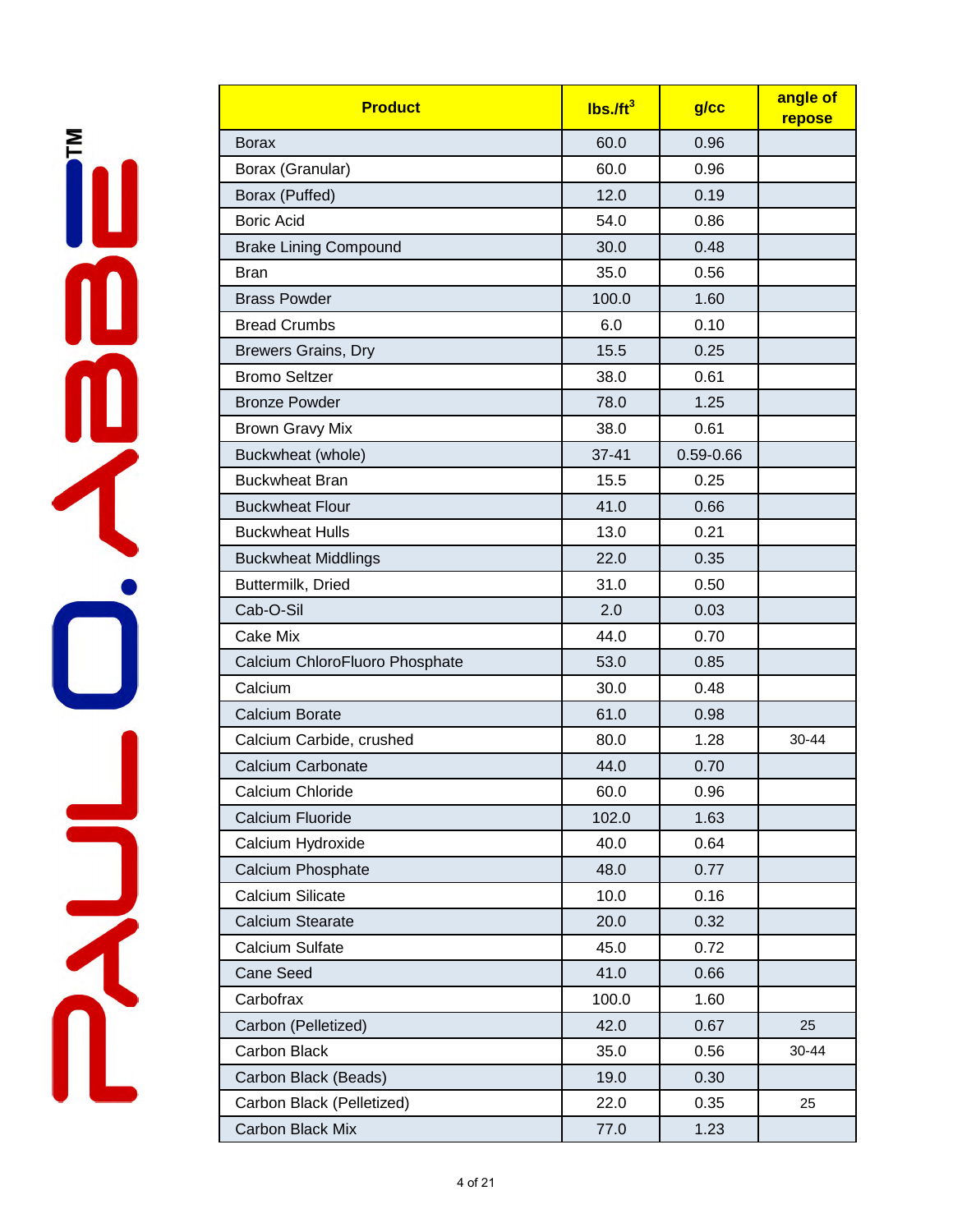| <b>Product</b>                    | $lbs.$ /ft <sup>3</sup> | g/cc | angle of<br>repose |
|-----------------------------------|-------------------------|------|--------------------|
| Carbon Crystallized               | 58.0                    | 0.93 |                    |
| <b>Carbon Dust</b>                | 38.0                    | 0.61 |                    |
| Carbon Flour                      | 57.0                    | 0.91 |                    |
| <b>Carbon Granules</b>            | 59.0                    | 0.95 |                    |
| Carbon, Activated                 | 17.0                    | 0.27 | 20-29              |
| Casein                            | 36.0                    | 0.58 | 30-44              |
| <b>Casting Mix</b>                | 150.0                   | 2.40 |                    |
| Catalyst, Bead                    | 50.0                    | 0.80 |                    |
| Catalyst, Synthetic               | 39.0                    | 0.62 |                    |
| Catalyst, Zeolitic                | 45.0                    | 0.72 |                    |
| Caustic Potash, Bead              | 65.0                    | 1.04 |                    |
| <b>Caustic Soda</b>               | 31.0                    | 0.50 | 29-43              |
| Celaflock                         | 11.0                    | 0.18 |                    |
| Celaton FP4 (diatomaceous earth)  | 14.0                    | 0.22 |                    |
| <b>Celcon Flake</b>               | 23.0                    | 0.37 |                    |
| <b>Celcon Pellets</b>             | 50.0                    | 0.80 |                    |
| Celite                            | 10.0                    | 0.16 |                    |
| Celite 535                        | 10.0                    | 0.16 |                    |
| Cellflo                           | 12.0                    | 0.19 |                    |
| <b>Cellulose Acetate</b>          | 10.0                    | 0.16 |                    |
| <b>Cellulose Denvative</b>        | 45.0                    | 0.72 |                    |
| <b>Cellulose Floc</b>             | 22.0                    | 0.35 |                    |
| Cellulose Gum                     | 27.0                    | 0.43 |                    |
| Cement                            | 85.0                    | 1.36 |                    |
| Cement, Portland                  | 94.0                    | 1.51 |                    |
| Cement, Portland, Clinker         | 95.0                    | 1.52 |                    |
| <b>Cement Dust</b>                | 50.0                    | 0.80 |                    |
| Cenum Oxide                       | 62.0                    | 0.99 |                    |
| Ceramic Compound                  | 85.0                    | 1.36 |                    |
| Ceramitalc                        | 54.0                    | 0.86 |                    |
| Cereal (Amerikor A-52)            | 12.0                    | 0.19 |                    |
| <b>Cereal Mix</b>                 | 43.0                    | 0.69 |                    |
| Charcoal (Powder)                 | 24.0                    | 0.38 |                    |
| <b>Chemco Burnishing Compound</b> | 35.0                    | 0.56 |                    |
| Chickory                          | 34.0                    | 0.54 |                    |
| Chili Spice                       | 45.0                    | 0.72 |                    |
| Chlorine (Powder)                 | 36.0                    | 0.58 |                    |
| <b>Chocolate Drink Mix</b>        | 26.0                    | 0.42 |                    |
| Chromic Acid Powder               | 100.0                   | 1.60 |                    |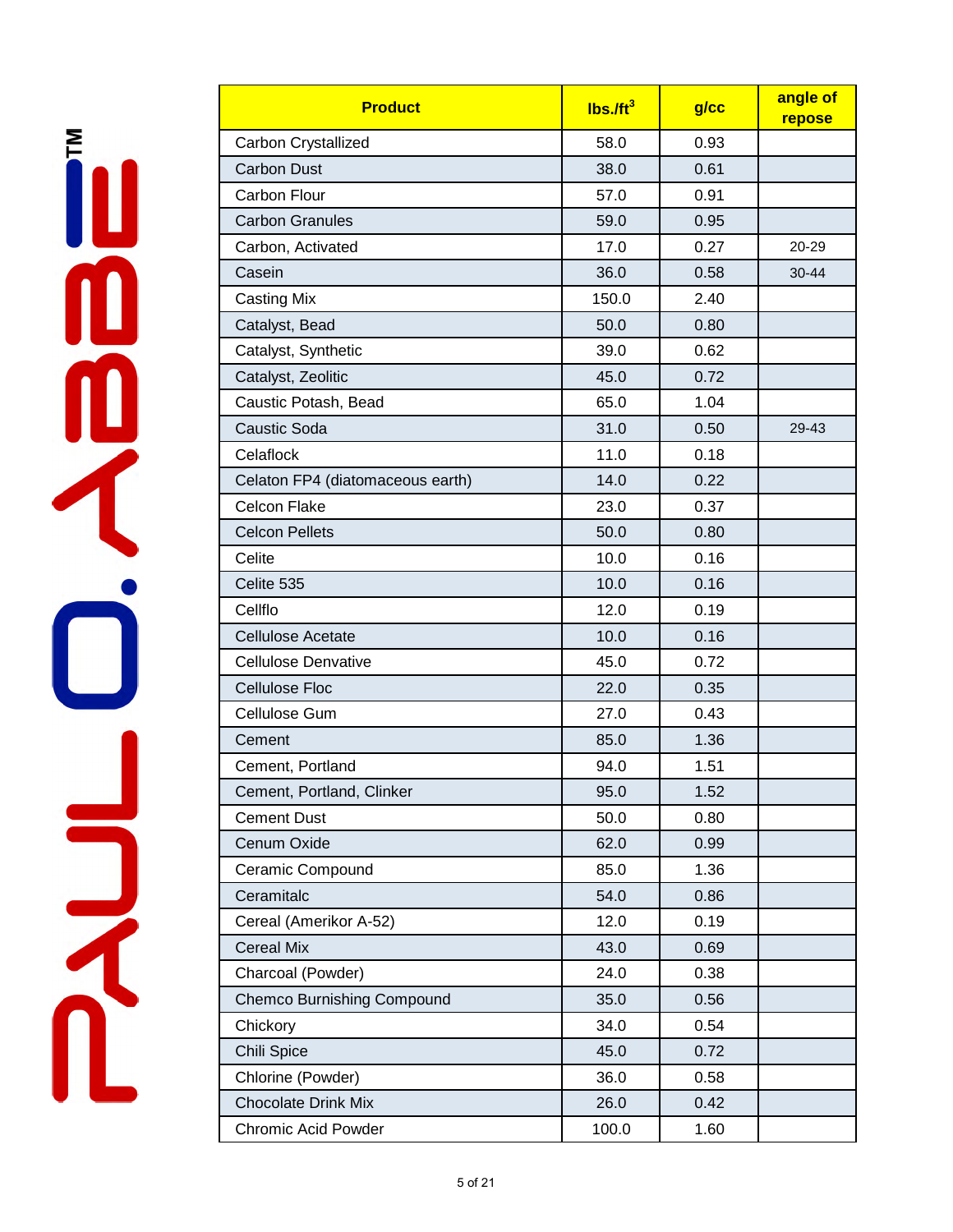| <b>Product</b>                 | Ibs. <sub>ft<sup>3</sup></sub> | g/cc      | angle of<br>repose |
|--------------------------------|--------------------------------|-----------|--------------------|
| Cinders, Coal, Ashes & Clinker | 40.0                           | 0.64      |                    |
| <b>Cinnamon Powder</b>         | 35.0                           | 0.56      |                    |
| <b>Citric Acid</b>             | 48.0                           | 0.77      |                    |
| Citrus Pulp, Dry               | 20.5                           | 0.33      |                    |
| Clay                           | 50.0                           | 0.80      |                    |
| Clay (Bentonite)               | 50.0                           | 0.80      | 42                 |
| Clay (Calcined)                | 30.0                           | 0.48      |                    |
| Clay (Fine)                    | 62.0                           | 0.99      | 30-44              |
| Clay (Fines)                   | 70.0                           | 1.12      | 30-44              |
| Clay (Georgia)                 | 65.0                           | 1.04      |                    |
| Clay (Granite)                 | 32.0                           | 0.51      |                    |
| Clay (Helium)                  | 36.0                           | 0.58      |                    |
| Clay (Kaolin)                  | 48.0                           | 0.77      |                    |
| Clay (Pure)                    | 60.0                           | 0.96      |                    |
| Clay (Super White)             | 30.0                           | 0.48      |                    |
| Clay (Talc)                    | 52.0                           | 0.83      |                    |
| Clay product                   | 33.0                           | 0.53      |                    |
| <b>Clinker Dust</b>            | 94.0                           | 1.51      | 30-40              |
| <b>Clover Seed</b>             | 48.0                           | 0.77      | 28                 |
| Coal (Granules)                | 52.0                           | 0.83      | 27-35              |
| Coal (Powder MRD)              | 41.0                           | 0.66      |                    |
| Coal (Powdered SRC)            | 39.0                           | 0.62      |                    |
| Coal (Pulverized)              | 38.0                           | 0.61      |                    |
| Coal Anthracity                | 55-60                          | 0.88-0.96 | 27                 |
| <b>Coal Bituminous</b>         | 52.0                           | 0.83      | 35                 |
| <b>Coal Dust</b>               | 35.0                           | 0.56      |                    |
| <b>Coal Powder</b>             | 40.0                           | 0.64      |                    |
| Coaltrol M                     | 42.0                           | 0.67      |                    |
| <b>Cobalt Carbonate</b>        | 60.0                           | 0.96      |                    |
| <b>Cobalt Fines</b>            | 256.0                          | 4.10      |                    |
| <b>Cobalt Oxide</b>            | 114.0                          | 1.83      |                    |
| <b>Cobalt Sulfate</b>          | 48.0                           | 0.77      |                    |
| Cocoa                          | 35.0                           | 0.56      |                    |
| Cocoa Shells                   | 30.0                           | 0.48      |                    |
| Coffee (Instant)               | 19.0                           | 0.30      |                    |
| Coffee, Green (Beans)          | 37-39                          | 0.59-0.62 |                    |
| Coffee, Roasted (Beans)        | 22-24                          | 0.35-0.38 |                    |
| Coke, Granules                 | 52.0                           | 0.83      |                    |
| <b>Coke Dust</b>               | 15.0                           | 0.24      |                    |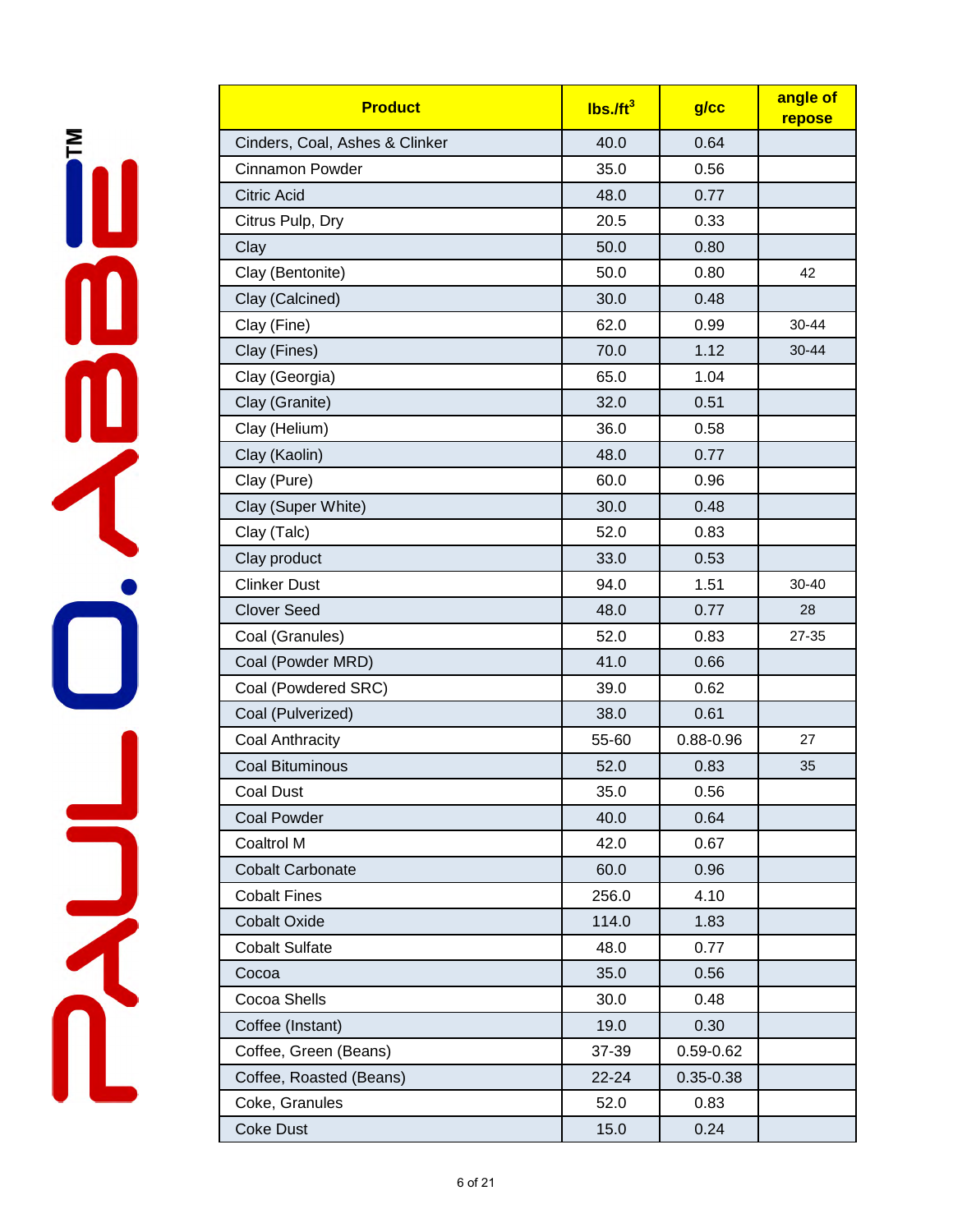| <b>Product</b>                        | $lbs$ ./ft <sup>3</sup> | $g$ / $cc$    | angle of<br>repose |
|---------------------------------------|-------------------------|---------------|--------------------|
| <b>Coke Fines</b>                     | 39.0                    | 0.62          |                    |
| Coke, Breeze                          | 30-34                   | $0.48 - 0.54$ |                    |
| Coke, Calcined (Coarse)               | 56.0                    | 0.90          |                    |
| Coke, Calcined (Fines)                | 59.0                    | 0.95          |                    |
| Coke, Calcined (Intermediate)         | 59.0                    | 0.95          |                    |
| Coke, Petroleum Lump                  | 40-50                   | $0.64 - 0.80$ |                    |
| Coke, Pulverized                      | 45.0                    | 0.72          |                    |
| Copper (Fines)                        | 101.0                   | 1.62          |                    |
| Copper Hydroxide                      | 25.0                    | 0.40          |                    |
| Copper Pellets (1/32")                | 240.0                   | 3.84          |                    |
| <b>Copper Phosphorous Pellets</b>     | 265.0                   | 4.24          |                    |
| <b>Copper Sulfate</b>                 | 52.0                    | 0.83          |                    |
| Copper, Flotation                     | 35.0                    | 0.56          |                    |
| Copra Meal, Loose                     | 27.0                    | 0.43          |                    |
| Cork, Ground                          | 4.5                     | $0.06 - 0.08$ |                    |
| Corn Bran                             | 13.0                    | 0.21          |                    |
| <b>Corn Distillers Dried Grains</b>   | 18.5                    | 0.30          |                    |
| <b>Corn Distillers Dried Solubles</b> | 25.5                    | 0.41          |                    |
| Corn Flour                            | 51.0                    | 0.82          |                    |
| Corn Germ Meal                        | 35.0                    | 0.56          |                    |
| Corn Gluten Feed                      | 26-33                   | $0.40 - 0.53$ |                    |
| <b>Corn Gluten Meal</b>               | 32-43                   | $0.51 - 0.69$ |                    |
| <b>Corn Grits</b>                     | 40-43                   | $0.64 - 0.69$ |                    |
| Corn Mash                             | 45.0                    | 0.72          |                    |
| <b>Corn Meal</b>                      | 40.0                    | 0.64          |                    |
| Corn Oil Meal                         | 33-36                   | 0.53-0.58     |                    |
| Corn Starch                           | 42.0                    | 0.67          |                    |
| Corn Sugar                            | 20.5                    | 0.33          |                    |
| Corn, (Whole Shelled)                 | 45.0                    | 0.72          |                    |
| Corn, Chops (Coarse)                  | 40-44                   | $0.64 - 0.70$ |                    |
| Corn, Chops (Fine)                    | 36-39                   | 0.58-0.62     |                    |
| Corn, Chops (Medium)                  | 38-42                   | $0.61 - 0.67$ |                    |
| Corn, Cobs                            | 17.0                    | 0.27          |                    |
| Corn, Cracked (Coarse)                | 40.0                    | 0.64          |                    |
| Corn, Ear                             | 56.0                    | 0.90          |                    |
| Corn, Ground                          | 34-36                   | $0.54 - 0.58$ |                    |
| Corn, Hominy Feed                     | 25-28                   | $0.40 - 0.45$ |                    |
| Corn, Kibbled                         | 20-22                   | $0.32 - 0.35$ |                    |
| <b>Cottonseed Cake</b>                | 40-45                   | 0.64-0.72     | 30-44              |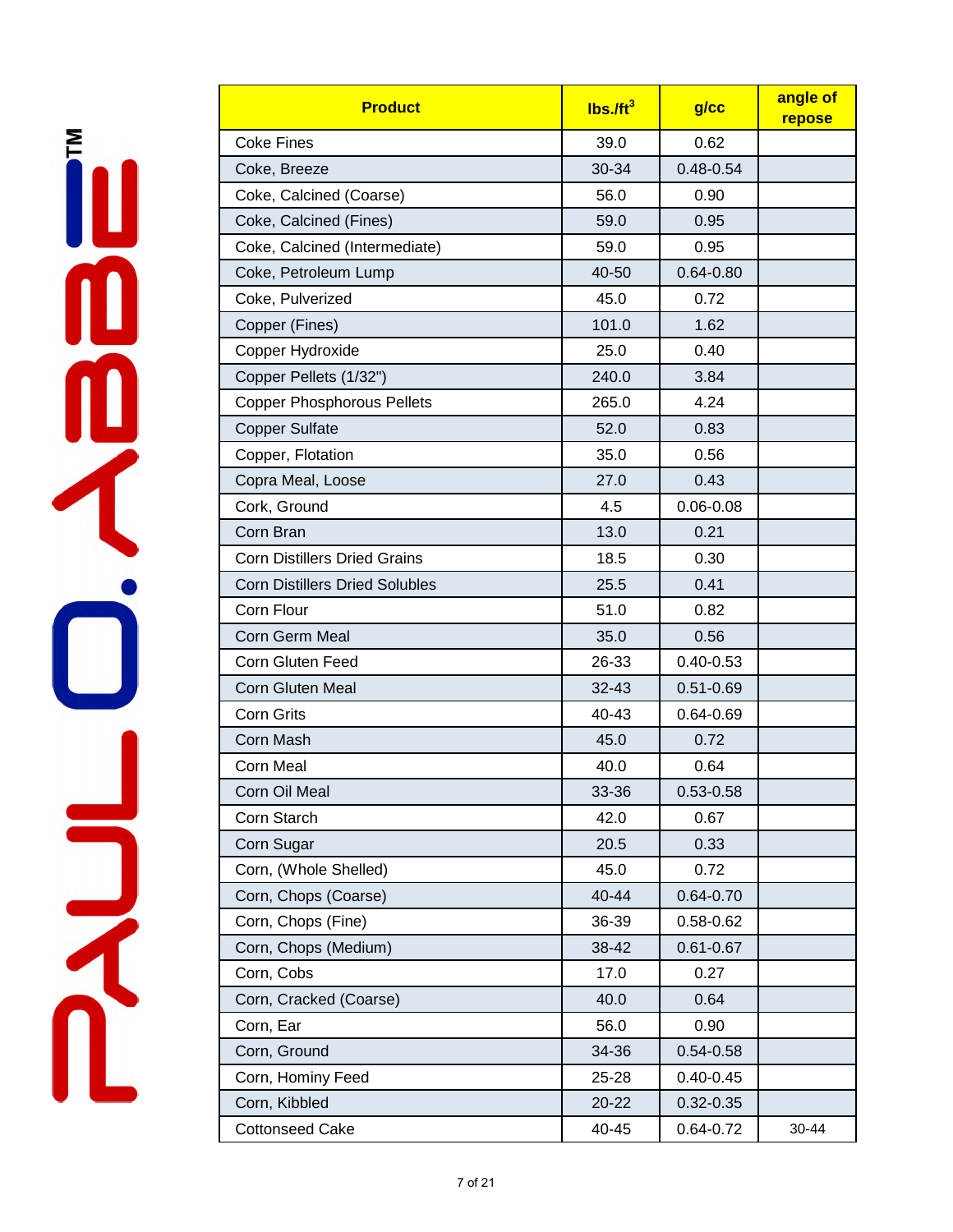| <b>Product</b>                        | $lbs.$ /ft <sup>3</sup> | $g$ / $cc$    | angle of<br>repose |
|---------------------------------------|-------------------------|---------------|--------------------|
| <b>Cottonseed Delinted</b>            | 25-35                   | $0.40 - 0.56$ | 29                 |
| <b>Cottonseed Flour</b>               | 56.0                    | 0.90          |                    |
| <b>Cottonseed Hulls</b>               | 12.0                    | 0.19          | 45                 |
| <b>Cottonseed Meats</b>               | 40.0                    | 0.64          | 30-44              |
| Cottonseed w/Lint                     | 18-25                   | $0.29 - 0.40$ |                    |
| <b>Cow Peas</b>                       | 45.0                    | 0.72          |                    |
| Cryolite (sodium hexafluoroaluminate) | 86.0                    | 1.38          | 30-44              |
| Cupric Oxide                          | 110.0                   | 1.76          |                    |
| <b>Dacron Flakes</b>                  | 32.0                    | 0.51          |                    |
| Dairy Flavoring                       | 38.0                    | 0.61          |                    |
| Davis 888 Black                       | 38.0                    | 0.61          |                    |
| Deflourinated Phosphate               | 97.0                    | 1.55          |                    |
| <b>Dental Plaster</b>                 | 42.0                    | 0.67          |                    |
| Detergent (Flake)                     | 32.0                    | 0.51          |                    |
| Detergent (Powder)                    | 38.0                    | 0.61          |                    |
| Dextrose                              | 36.0                    | 0.58          |                    |
| Diammonium Phosphate                  | 50.0                    | 0.80          |                    |
| Diatomaceous Earth                    | 16.0                    | 0.26          |                    |
| Diatomaceous Earth (Calcined)         | 10.0                    | 0.16          | $30 - 44$          |
| Diatomaceous Earth (Celite)           | 15.0                    | 0.24          |                    |
| Diatomaceous Earth (Dicalite)         | 11.0                    | 0.18          |                    |
| Diatomaceous Earth (Fibra-Flo)        | 15.0                    | 0.24          |                    |
| Diatomaceous Earth (Filtrol)          | 14.0                    | 0.22          |                    |
| Diatomaceous Earth (Microcel)         | $9 - 12$                | $0.14 - 0.19$ |                    |
| Diatomaceous Earth (Perlite)          | 5.0                     | 0.08          |                    |
| Diatomaceous Earth (Supercel)         | 10.0                    | 0.16          |                    |
| Diatomaceous Earth Product            | 14.0                    | 0.22          |                    |
| Diatomite                             | 14.0                    | 0.22          |                    |
| <b>Dicalite</b>                       | 12.0                    | 0.19          |                    |
| Dielectric Compound                   | 45.0                    | 0.72          |                    |
| <b>Distillers Grains</b>              | 18.0                    | 0.29          |                    |
| Dolomite                              | 54.0                    | 0.86          |                    |
| Dolomite Lime                         | 46.0                    | 0.74          |                    |
| Dough Mix                             | 37.0                    | 0.59          |                    |
| Duramite (Calcium Carb.)              | 58.0                    | 0.93          |                    |
| Dye (Fabric)                          | 25.0                    | 0.40          |                    |
| Earth, Common Loam (Dried)            | 73.0                    | 1.17          |                    |
| Earth, Common Loam (Moist)            | 76.0                    | 1.22          |                    |
| Egg Yoke Powder                       | 23.0                    | 0.37          |                    |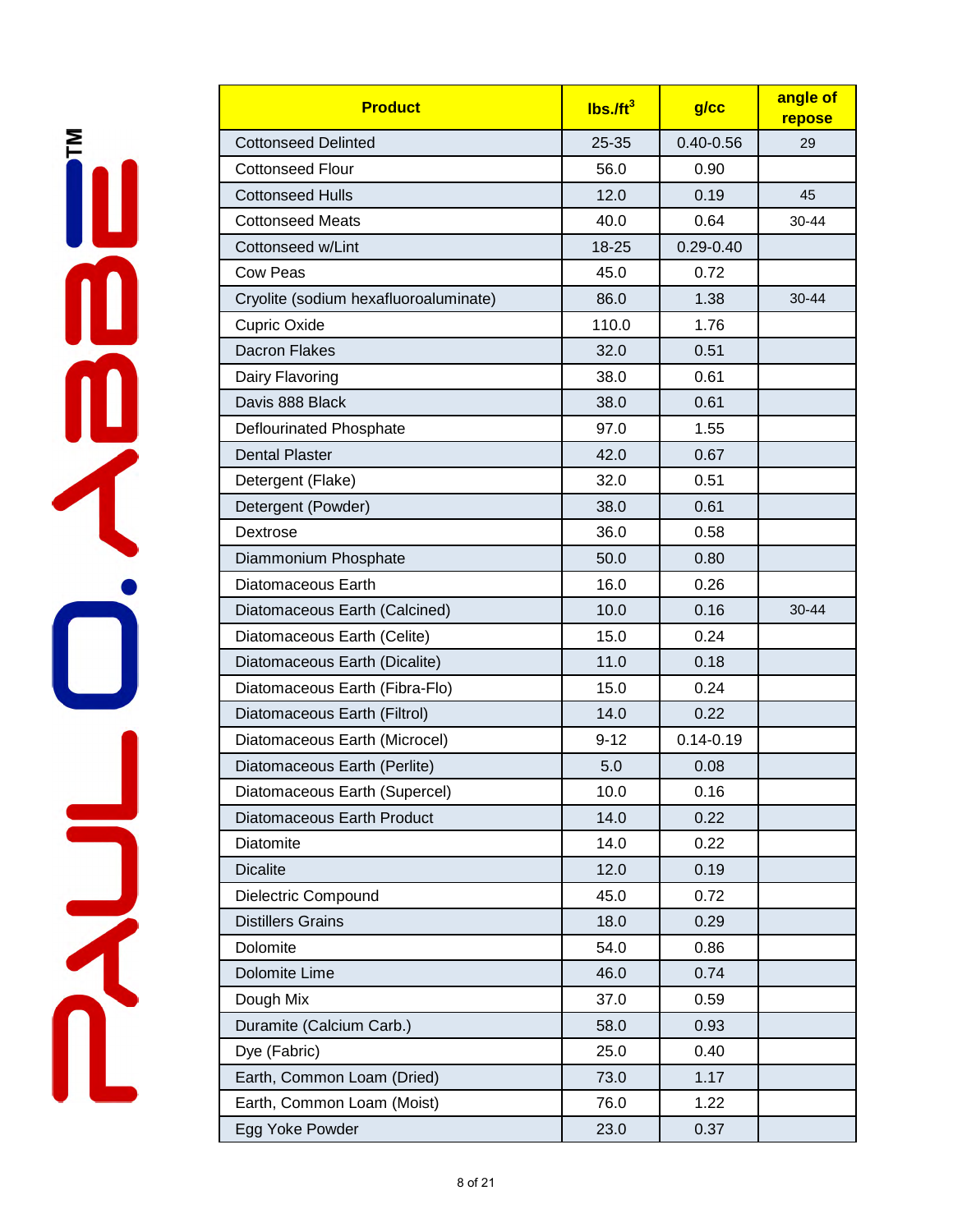| <b>Product</b>                 | $lbs.$ /ft <sup>3</sup> | $g$ / $cc$    | angle of<br>repose |
|--------------------------------|-------------------------|---------------|--------------------|
| Eggs (Powdered)                | 22.0                    | 0.35          |                    |
| Electrolyte                    | 60.0                    | 0.96          |                    |
| Epoxy Molding, Preblend        | 50.0                    | 0.80          |                    |
| <b>Epoxy Powder</b>            | 49.0                    | 0.78          |                    |
| <b>Explosive Compound</b>      | 36.0                    | 0.58          |                    |
| <b>Extrude Regrind</b>         | 39.0                    | 0.62          |                    |
| Fab                            | 20.0                    | 0.32          |                    |
| Fanna                          | 45.0                    | 0.72          |                    |
| Feldspar                       | 62.0                    | 0.99          |                    |
| Fermate                        | 15.0                    | 0.24          |                    |
| <b>Ferric Chloride</b>         | 43.0                    | 0.69          |                    |
| <b>Ferric Sulfate</b>          | 61.0                    | 0.98          |                    |
| <b>Ferro Silicate</b>          | 78.0                    | 1.25          |                    |
| Ferro Silicon                  | 87.0                    | 1.39          |                    |
| <b>Ferrous Carbonate</b>       | 85-90                   | 1.36-1.44     |                    |
| Fertilizer                     | 37.0                    | 0.59          |                    |
| Fiberglass                     | 22.0                    | 0.35          |                    |
| Fiberglass (1/2" Chop)         | 17.0                    | 0.27          |                    |
| Fiberglass (1/4" Chop)         | 18.0                    | 0.29          |                    |
| Fiberglass (1/8" Chop)         | 20.0                    | 0.32          |                    |
| <b>Fiberglass Pellet Blend</b> | 22.0                    | 0.35          |                    |
| <b>Fiberglass Powder Blend</b> | 30.0                    | 0.48          |                    |
| Filter Cake (Centifuge)        | 40.0                    | 0.64          |                    |
| <b>Fish Meal</b>               | 30-47                   | $0.48 - 0.75$ |                    |
| <b>Flame Retardant</b>         | 38.0                    | 0.61          |                    |
| Flaxseed                       | 43.5                    | 0.70          | 21                 |
| Flint                          | 97.0                    | 1.55          |                    |
| Floc                           | 13.0                    | 0.21          |                    |
| Flour                          | 48.0                    | 0.77          |                    |
| Flour (Barley Malt)            | 45.0                    | 0.72          |                    |
| Flour (Barley)                 | 38.0                    | 0.61          |                    |
| Flour (Corn)                   | 39.0                    | 0.62          |                    |
| Flour (Rye)                    | 42.0                    | 0.67          |                    |
| Flour (Soy)                    | 44.0                    | 0.70          |                    |
| Flour (Soya)                   | 40.0                    | 0.64          |                    |
| Flour (Wheat)                  | 42.0                    | 0.67          | 45                 |
| <b>Flue Dust</b>               | 54.0                    | 0.86          | 20                 |
| <b>Fluorelent Powder</b>       | 35.0                    | 0.56          |                    |
| <b>Fluorescent Powder</b>      | 68.0                    | 1.09          |                    |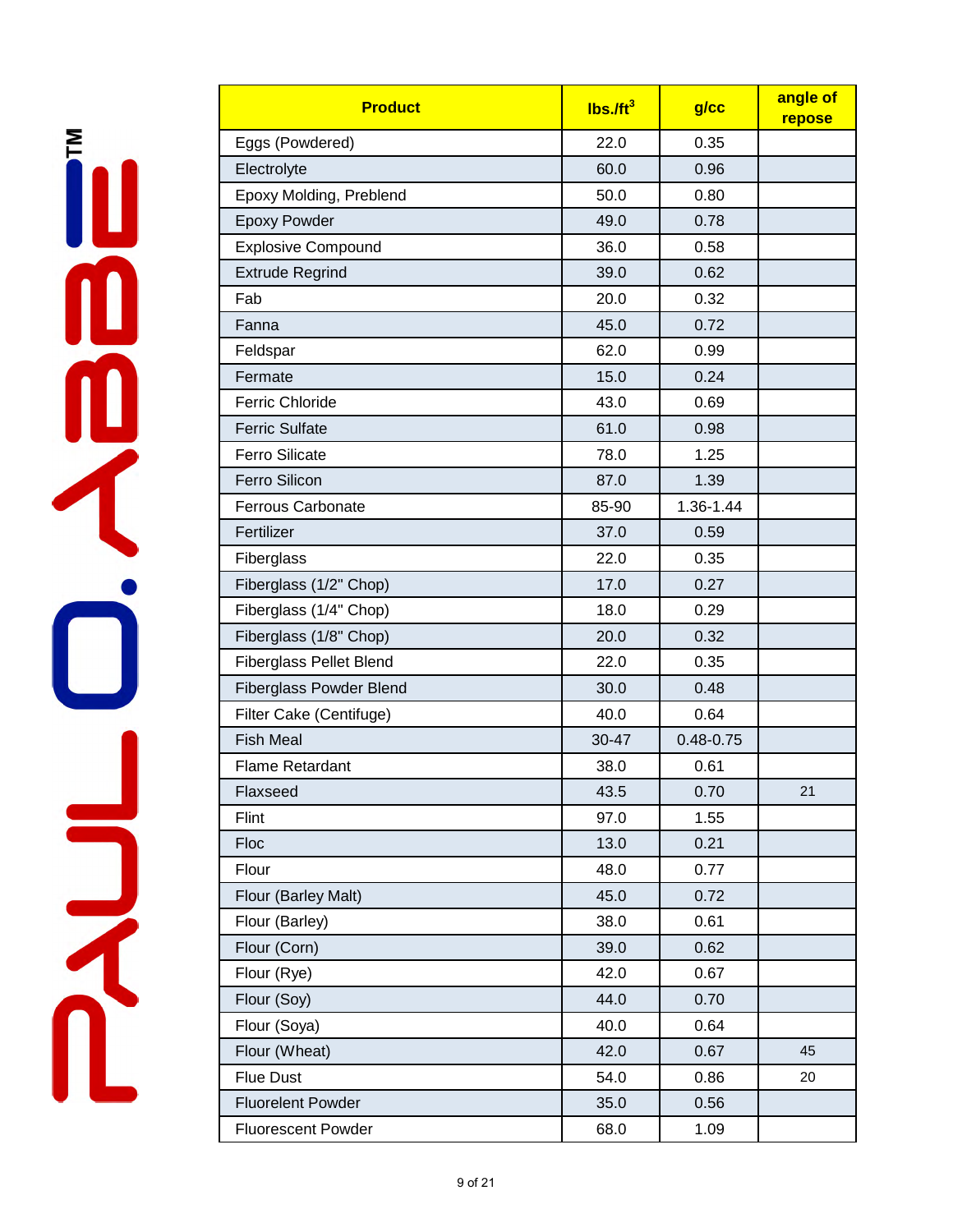| <b>Product</b>                  | $lbs.$ /ft <sup>3</sup> | $g$ / $cc$ | angle of<br>repose |
|---------------------------------|-------------------------|------------|--------------------|
| Fluorescent Powder (Moist)      | 84.0                    | 1.35       |                    |
| <b>Fluoride Compound</b>        | 42.0                    | 0.67       |                    |
| Fluorite                        | 78.0                    | 1.25       |                    |
| <b>Flux</b>                     | 145.0                   | 2.32       |                    |
| <b>Flux Fines</b>               | 100.0                   | 1.60       |                    |
| Fly Ash                         | 65.0                    | 1.04       |                    |
| <b>Foods Coloring</b>           | 39.0                    | 0.62       |                    |
| <b>Foundry Additive Mixture</b> | 80.0                    | 1.28       |                    |
| Foundry premix                  | 40.0                    | 0.64       |                    |
| Frodex 24                       | 38.0                    | 0.61       |                    |
| <b>Fuel Treatment</b>           | 40.0                    | 0.64       |                    |
| <b>Fullers Earth</b>            | 35.0                    | 0.56       | 23                 |
| <b>Fumaric Acid</b>             | 40.0                    | 0.64       |                    |
| Fungicide                       | 26.0                    | 0.42       |                    |
| Garlic (Powder)                 | 20.0                    | 0.32       |                    |
| Gelatin                         | 45.0                    | 0.72       |                    |
| Geon Resin                      | 22.0                    | 0.35       |                    |
| <b>Gilsonite Fines</b>          | 49.0                    | 0.78       |                    |
| Glass (Frit)                    | 144.0                   | 2.31       |                    |
| Glass (Ground)                  | 103.0                   | 1.65       |                    |
| Glass (Powder)                  | 103.0                   | 1.65       |                    |
| <b>Glass Batch Material</b>     | 90-110                  | 1.44-1.76  |                    |
| <b>Glass Batch Mix</b>          | 87.0                    | 1.39       |                    |
| <b>Glass Beads</b>              | 100.0                   | 1.60       |                    |
| <b>Glycerine Green Catalyst</b> | 42.0                    | 0.67       |                    |
| Granite, Crushed                | 97.0                    | 1.55       |                    |
| <b>Granulated Polyurethane</b>  | 22.0                    | 0.35       |                    |
| Graphite                        | 48.0                    | 0.77       |                    |
| Graphite (Flakes)               | 42.0                    | 0.67       |                    |
| Graphite (Granules)             | 68.0                    | 1.09       |                    |
| Graphite (Powder)               | 35.0                    | 0.56       |                    |
| Graphite (Pulverized)           | 22.0                    | 0.35       |                    |
| Gravel                          | 110.0                   | 1.76       | 30-44              |
| <b>Green Powder</b>             | 57.0                    | 0.91       |                    |
| <b>Grinding Compound</b>        | 99.0                    | 1.59       |                    |
| Ground Bone                     | 50.0                    | 0.80       |                    |
| Grout                           | 70.0                    | 1.12       |                    |
| <b>Gum Resin</b>                | 32.0                    | 0.51       |                    |
| Gypsum                          | 54.0                    | 0.86       | 30                 |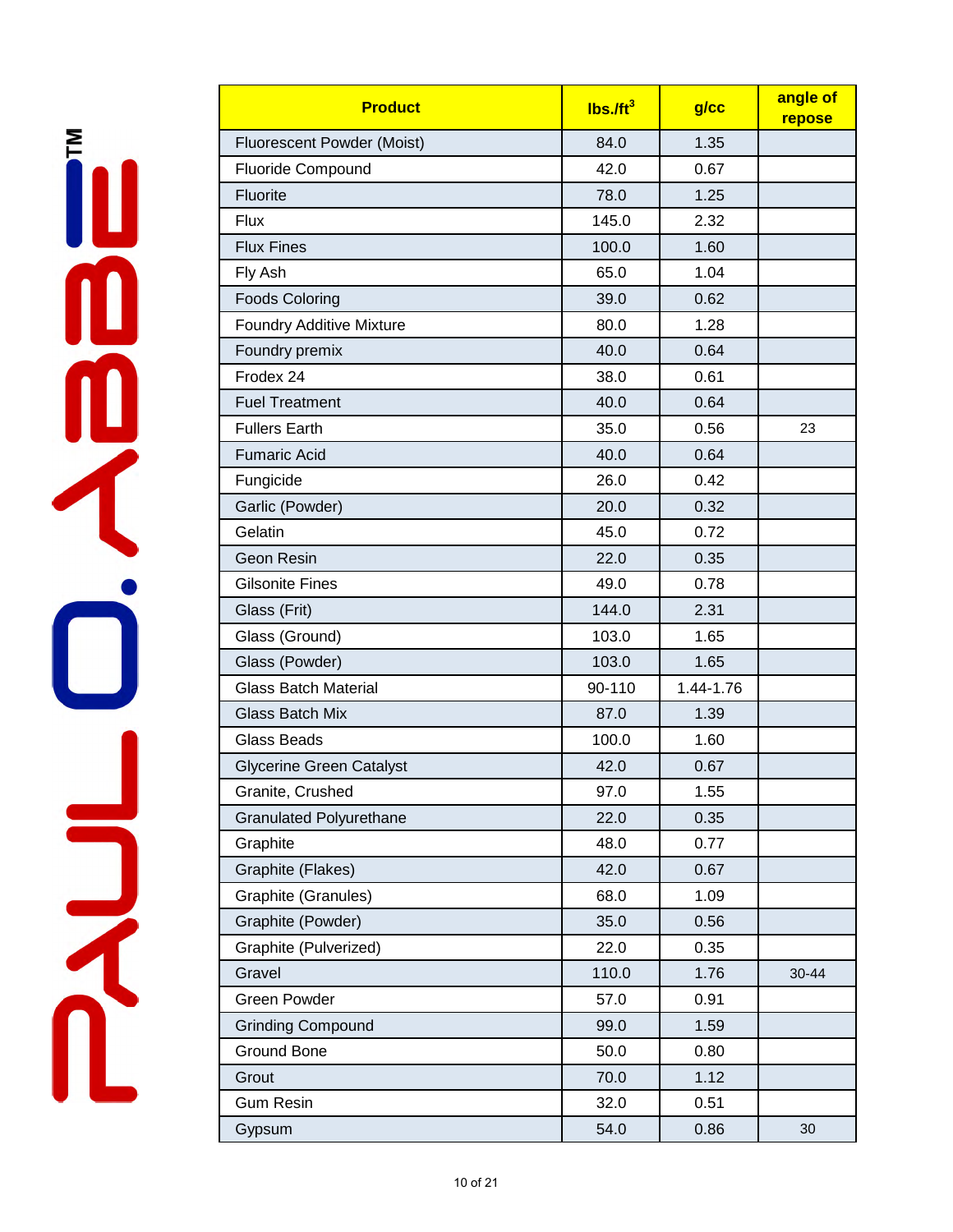İU **DR**<br>N

| <b>Product</b>                 | $lbs.$ /ft <sup>3</sup> | $g$ / $cc$    | angle of<br>repose |
|--------------------------------|-------------------------|---------------|--------------------|
| Gypsum (Calcined)              | 55.0                    | 0.88          |                    |
| Gypsum (Ground)                | 42.0                    | 0.67          |                    |
| Hampseed                       | 35.3                    | 0.56          |                    |
| Hexahicel                      | 32.0                    | 0.51          |                    |
| Hexa-Melamine                  | 33.0                    | 0.53          |                    |
| Hexamine                       | 42.0                    | 0.67          |                    |
| Hexa-Silene                    | 30.0                    | 0.48          |                    |
| Hi-Sil                         | 11.0                    | 0.18          |                    |
| Hydraflake                     | 36.0                    | 0.58          |                    |
| <b>Hydrocarbon Compound</b>    | 36.0                    | 0.58          |                    |
| Hydrocide                      | 90.0                    | 1.44          |                    |
| Hyvar X (Herbicide)            | 25.0                    | 0.40          |                    |
| Ice, Crushed                   | 35-45                   | $0.56 - 0.72$ | 19                 |
| Ilmenite (Titanium-iron oxide) | 35.0                    | 0.56          | 30-44              |
| Insecticide                    | 30.0                    | 0.48          |                    |
| <b>lodized Mixture</b>         | 18.0                    | 0.29          |                    |
| Iron Chromite                  | 114.0                   | 1.83          |                    |
| Iron Filings                   | 180.0                   | 2.88          |                    |
| Iron Ore                       | 162.0                   | 2.59          |                    |
| <b>Iron Oxide</b>              | 80.0                    | 1.28          |                    |
| Iron Oxide (Black)             | 161.0                   | 2.58          | 30-44              |
| Iron Oxide (Red)               | 69.0                    | 1.11          |                    |
| <b>Iron Sulfate</b>            | 80.0                    | 1.28          |                    |
| <b>Isophthalic Acid</b>        | 46.0                    | 0.74          |                    |
| Kafir and Milo (Grain Sorghum) | 40-46                   | 0.64-.074     |                    |
| Kaolin                         | 49.0                    | 0.78          |                    |
| Karaya Gum                     | 45.0                    | 0.72          |                    |
| Kiln Feed Mix                  | 73.0                    | 1.17          |                    |
| <b>Kix Mixture</b>             | 48.0                    | 0.77          |                    |
| Lamisay Flour                  | 34.0                    | 0.54          |                    |
| Lampblack                      | 44.0                    | 0.70          |                    |
| Latex Powder                   | 89.0                    | 1.43          |                    |
| Latikia                        | 35.0                    | 0.56          |                    |
| Lead Arsenate                  | 90.0                    | 1.44          |                    |
| Lead Carbonate                 | 81.0                    | 1.30          |                    |
| <b>Lead Chloride Crystals</b>  | 72.0                    | 1.15          |                    |
| Lead Oxide                     | 63.0                    | 1.01          |                    |
| Lead Stabilizer                | 43.0                    | 0.69          |                    |
| Licorice Powder                | 28.0                    | 0.45          |                    |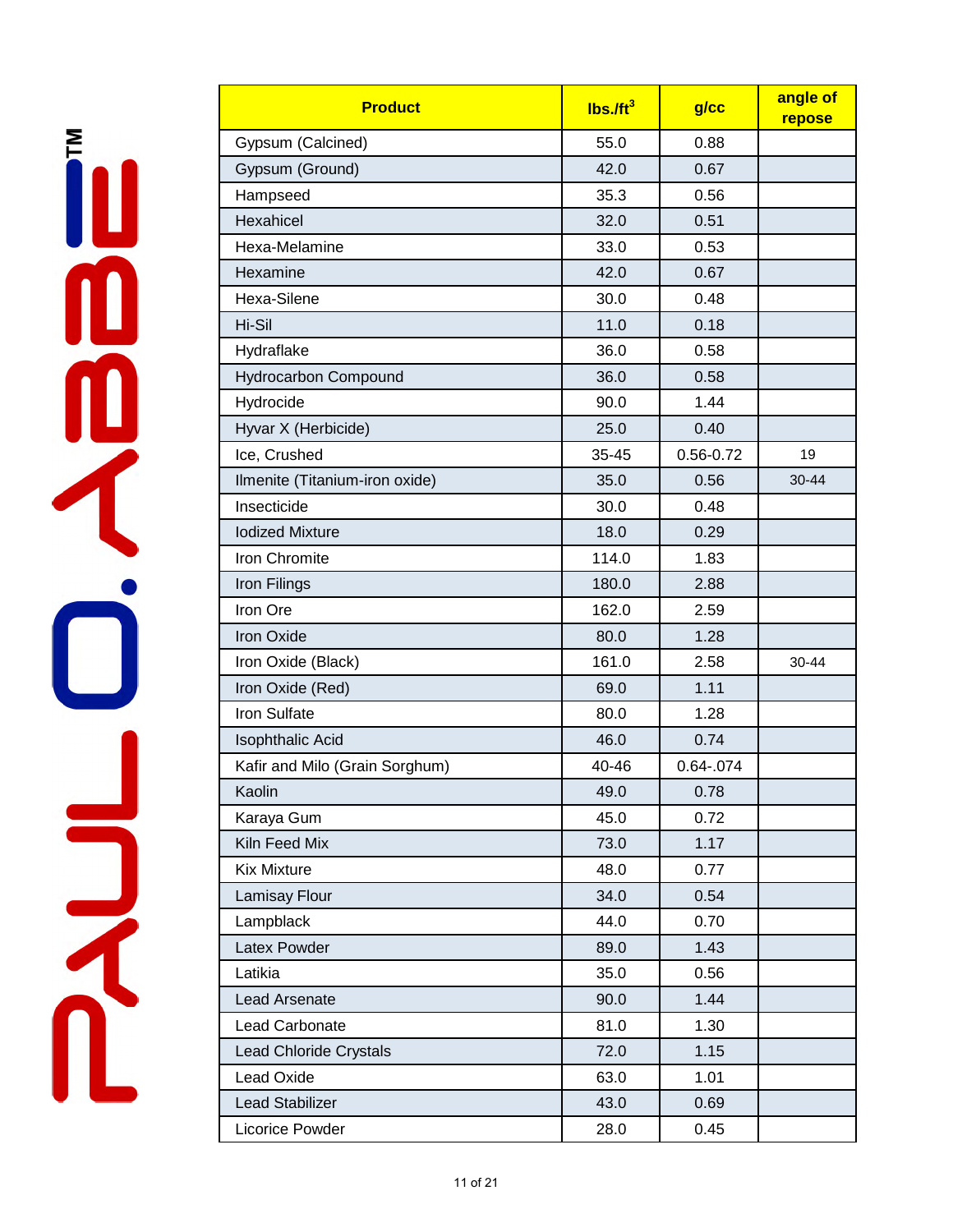je produkte 

| <b>Product</b>              | $lbs.$ /ft <sup>3</sup> | $g$ / $cc$    | angle of<br>repose |
|-----------------------------|-------------------------|---------------|--------------------|
| Ligno Sulfinate             | 30.0                    | 0.48          |                    |
| Lignone                     | 36.0                    | 0.58          |                    |
| Lignosol                    | 24.0                    | 0.38          |                    |
| Lime                        | 35.0                    | 0.56          |                    |
| Lime (Colloidal)            | 42.0                    | 0.67          |                    |
| Lime (Dolomitic)            | 42.0                    | 0.67          |                    |
| Lime (Granular)             | 80.0                    | 1.28          |                    |
| Lime (Hydrated)             | 40.0                    | 0.64          | 40                 |
| Lime (Quick)                | 55.0                    | 0.88          |                    |
| Lime (Pebble)               | 45.0                    | 0.72          | 30                 |
| Lime (Pulverized Quick)     | 60.0                    | 0.96          | 42                 |
| Lime, Rock Dust             | 82.0                    | 1.31          |                    |
| Limestone                   | 60.0                    | 0.96          |                    |
| Limestone (Ground)          | 59.0                    | 0.95          |                    |
| Limestone (Pulverized)      | 68.0                    | 1.09          | 30-44              |
| Limestone Dust              | 69.0                    | 1.11          |                    |
| Limestone Filler            | 63.0                    | 1.01          |                    |
| Limestone Flour             | 69.0                    | 1.11          |                    |
| <b>Linseed Meal</b>         | 23-28                   | $0.37 - 0.45$ | 34                 |
| Litharge                    | 182.0                   | 2.92          |                    |
| Magnesia                    | 78.0                    | 1.25          |                    |
| Magnesite                   | 27.0                    | 0.43          |                    |
| Magnesite Light             | 40.0                    | 0.64          |                    |
| Magnesium Carbonate         | 12.0                    | 0.19          |                    |
| Magnesium Chloride          | 12.0                    | 0.19          | 40                 |
| <b>Magnesium Chips</b>      | 60.0                    | 0.96          |                    |
| Magnesium Oxide             | 65.0                    | 1.04          |                    |
| Magnesium Silicate          | 58.0                    | 0.93          |                    |
| <b>Magnesium Stearate</b>   | 21.0                    | 0.34          |                    |
| Magnesium Sulfate           | 52.0                    | 0.83          | $30 - 44$          |
| Magnesium Hydroxide         | 39.0                    | 0.62          |                    |
| Magnetite                   | 165.0                   | 2.64          |                    |
| <b>Malt Powder</b>          | 41.0                    | 0.66          | 30-44              |
| <b>Malt Sprouts</b>         | $13 - 16$               | $0.21 - 0.26$ |                    |
| <b>Malted Barley Flour</b>  | 40.0                    | 0.64          |                    |
| <b>Malted Wheat Flour</b>   | 41.0                    | 0.66          |                    |
| <b>Maltrin Maltodestrin</b> | 48.0                    | 0.77          |                    |
| Manganese Dioxide           | 70.0                    | 1.12          |                    |
| Manganese Ore               | 110.0                   | 1.76          | 39                 |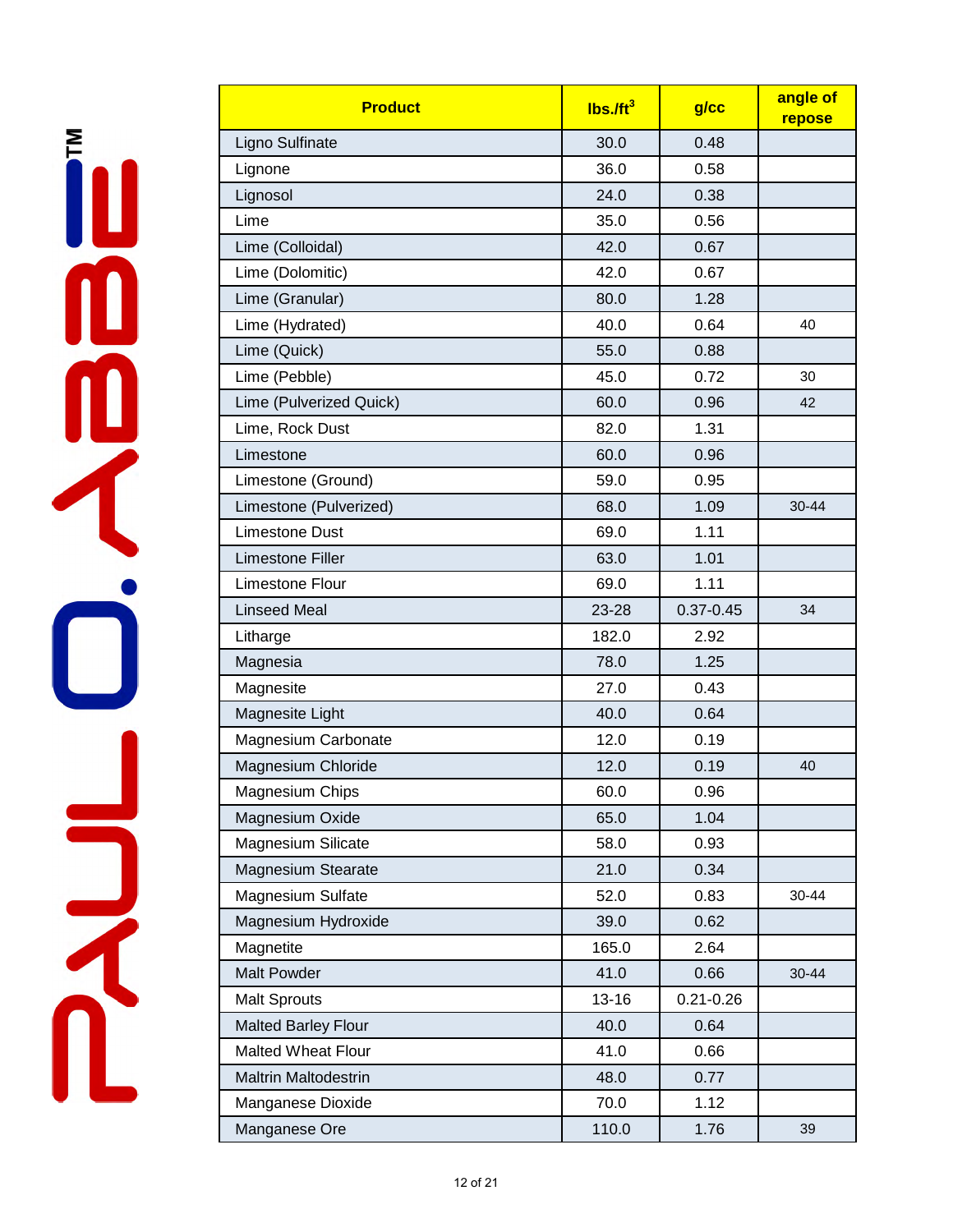| <b>Product</b>               | $lbs.$ /ft <sup>3</sup> | g/cc          | angle of<br>repose |
|------------------------------|-------------------------|---------------|--------------------|
| Mannitol (polyol - diuretic) | 38.0                    | 0.61          |                    |
| Manzate                      | 35.0                    | 0.56          |                    |
| Marasperse                   | 25.0                    | 0.40          |                    |
| Marble (Granular)            | 80.0                    | 1.28          |                    |
| Marble (Ground)              | 93.0                    | 1.49          |                    |
| Melamine                     | 45.0                    | 0.72          |                    |
| <b>Melamine Powder</b>       | 32.0                    | 0.51          |                    |
| Metasol                      | 38.0                    | 0.61          |                    |
| Methocel                     | 26.0                    | 0.42          |                    |
| Mica (Flakes)                | 10.0                    | 0.16          |                    |
| Mica (Powder)                | 41.0                    | 0.66          |                    |
| Microcel                     | 28.0                    | 0.45          |                    |
| Milk (Powdered)              | 13.0                    | 0.21          |                    |
| Milk (Powdered Whole)        | 35.0                    | 0.56          |                    |
| Milk (Whole)                 | 32.0                    | 0.51          |                    |
| Milltown                     | 35.0                    | 0.56          |                    |
| <b>Millet</b>                | 40.0                    | 0.64          |                    |
| Milo, Ground                 | 32-36                   | $0.51 - 0.58$ |                    |
| <b>Mineral Oxide</b>         | 35.0                    | 0.56          |                    |
| <b>Mineral Core Dust</b>     | 15.0                    | 0.24          |                    |
| Mira-Flo                     | 10.0                    | 0.16          |                    |
| <b>Molasses Feed</b>         | $20 - 25$               | $0.32 - 0.40$ |                    |
| Mold Inhibitor               | 40.0                    | 0.64          |                    |
| <b>Molding Compound</b>      | 42.0                    | 0.67          |                    |
| <b>Molding Powder</b>        | 42.0                    | 0.67          |                    |
| <b>Molding Sand</b>          | 75.0                    | 1.20          |                    |
| Monosodium Phosphate         | 55.0                    | 0.88          | 30-44              |
| Molybdenum Disulfide         | 44.0                    | 0.70          |                    |
| Molybdenum Oxide             | 98.0                    | 1.57          |                    |
| Molybdic Oxide               | 16.0                    | 0.26          |                    |
| Mushroom Particles (Dry)     | 51.0                    | 0.82          |                    |
| <b>Mustard Powdered</b>      | 16.0                    | 0.26          |                    |
| Myverol                      | 40.0                    | 0.64          |                    |
| Naphthalene Flakes           | 36.0                    | 0.58          |                    |
| Natrosol                     | 28.0                    | 0.45          |                    |
| <b>Neutral Granules</b>      | 24.0                    | 0.38          |                    |
| Nickel Ore Dust              | 60.0                    | 0.96          |                    |
| Nickel Oxide                 | 28.0                    | 0.45          |                    |
| Nickel Powder                | 75.0                    | 1.20          |                    |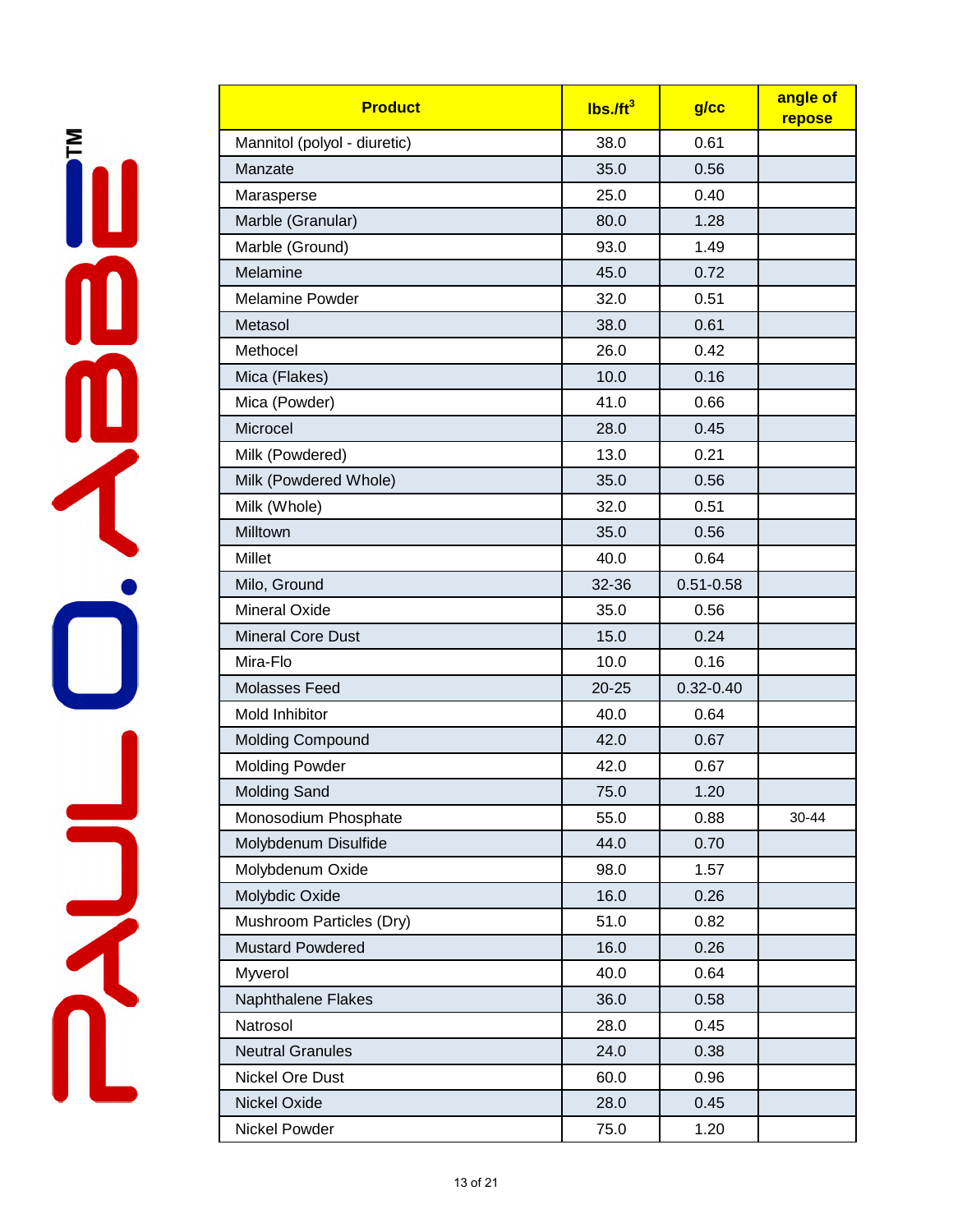| <b>Product</b>        | $lbs.$ /ft <sup>3</sup> | g/cc          | angle of<br>repose |
|-----------------------|-------------------------|---------------|--------------------|
| Nitrate of Soda       | 85.0                    | 1.36          |                    |
| Nitro-Carbo-Nitrate   | 66.0                    | 1.06          |                    |
| Nodule Dust, Coke     | 53.0                    | 0.85          |                    |
| Nopco Feed Supplement | 40.0                    | 0.64          |                    |
| Nuchar                | 12.0                    | 0.19          |                    |
| Nuts (Almonds)        | 29.0                    | 0.46          |                    |
| Nuts (Cashews)        | 31.0                    | 0.50          |                    |
| Nuts (Peanuts)        | 33.0                    | 0.53          |                    |
| <b>Nylon Fibers</b>   | 10.0                    | 0.16          |                    |
| <b>Nylon Flakes</b>   | 32.0                    | 0.51          |                    |
| Nylon pellets (1/8")  | 35.0                    | 0.56          |                    |
| Nylon Powder          | 39.0                    | 0.62          |                    |
| Oats                  | 27.0                    | 0.43          | 21                 |
| Oat Flour             | 33.0                    | 0.53          |                    |
| Oats (Ground)         | 29.0                    | 0.46          |                    |
| Oats Groats (Whole)   | 46.5                    | 0.74          |                    |
| Oats, Hulls           | 8.0                     | 0.13          |                    |
| Oats (Rolled)         | 19-24                   | $0.30 - 0.38$ | 30-44              |
| Onions (Chopped)      | 14.0                    | 0.22          |                    |
| Onions (Minced)       | 8.0                     | 0.13          |                    |
| Onions (Powdered)     | 25.0                    | 0.40          |                    |
| Opalon PVC            | 30.0                    | 0.48          |                    |
| Opti White Pigment    | 47.0                    | 0.75          |                    |
| Orzan                 | 29.0                    | 0.46          |                    |
| Orlon, Powder         | 30.0                    | 0.48          |                    |
| Oxpyridmidine         | 23.0                    | 0.37          |                    |
| <b>Oxalic Acid</b>    | 52.0                    | 0.83          |                    |
| Oxychloride           | 36.0                    | 0.58          |                    |
| Oyster Shell, Ground  | 53.0                    | 0.85          |                    |
| Paraformaldehyde      | 40.0                    | 0.64          |                    |
| <b>Parsley Flakes</b> | 3.0                     | 0.05          |                    |
| Paste Resin           | 31.0                    | 0.50          |                    |
| Peanut Brittle        | 36.0                    | 0.58          |                    |
| <b>Peanut Meal</b>    | 28.0                    | 0.45          |                    |
| Peanuts (Unshelled)   | $17 - 24$               | $0.27 - 0.38$ |                    |
| Peanuts (Shelled)     | 43.0                    | 0.69          |                    |
| Peat Moss             | 10.0                    | 0.16          |                    |
| Penford Gum Starch    | 38.0                    | 0.61          |                    |
| Penicillin Compound   | 22.0                    | 0.35          |                    |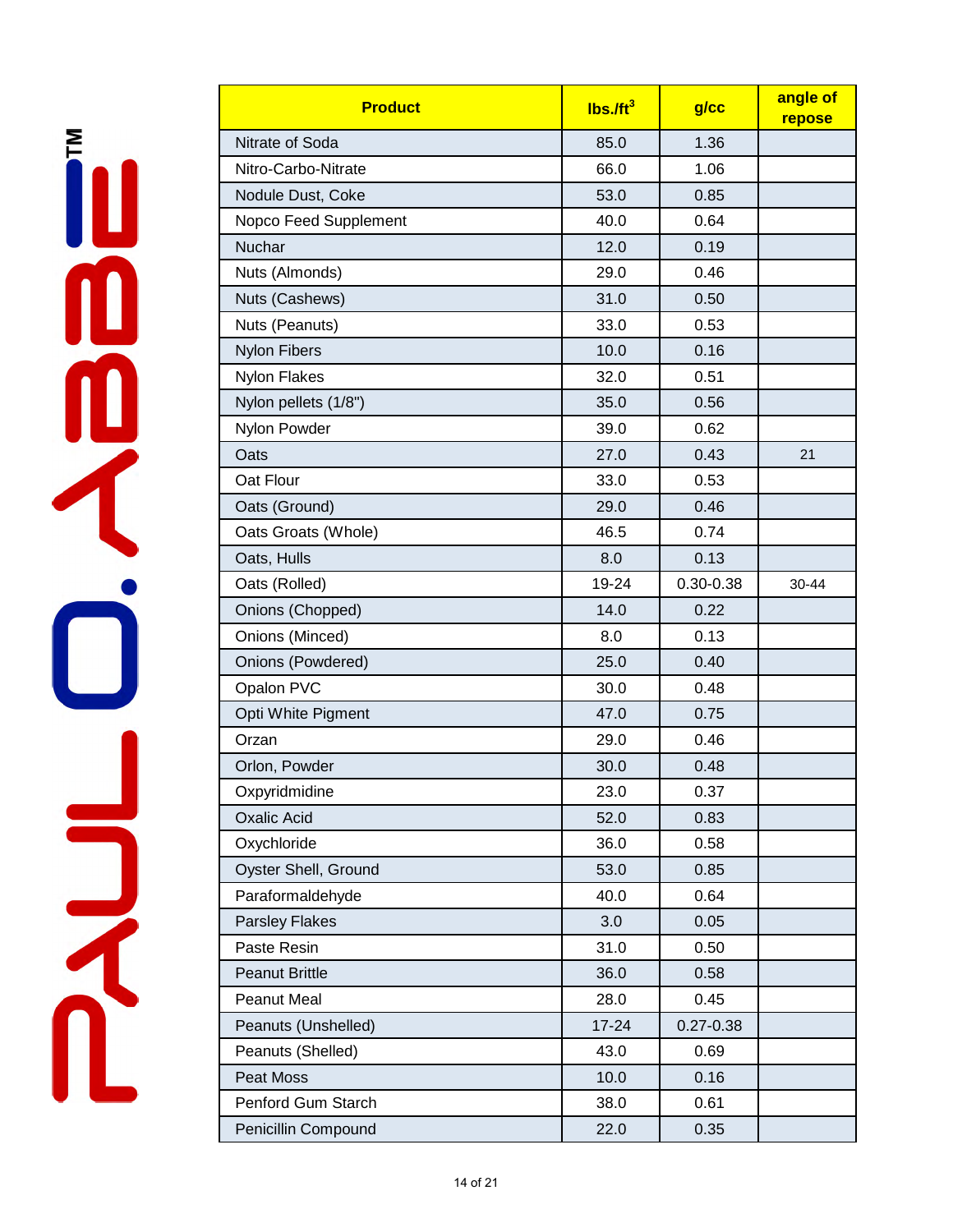İU **DR** 

| <b>Product</b>                  | $\overline{I}$ lbs./ft <sup>3</sup> | g/cc | angle of<br>repose |
|---------------------------------|-------------------------------------|------|--------------------|
| Pentaerythritol                 | 44.0                                | 0.70 |                    |
| Pentarythritol                  | 50.0                                | 0.80 |                    |
| Peppermint                      | 32.0                                | 0.51 |                    |
| Peppermint Powder               | 34.0                                | 0.54 |                    |
| Peppers (Chopped)               | 21.0                                | 0.34 |                    |
| Peppers (Whole)                 | 16.0                                | 0.26 |                    |
| Perlite                         | 15.0                                | 0.24 |                    |
| Perlite Filter Aid              | 8.0                                 | 0.13 |                    |
| Perlite Ore                     | 65.0                                | 1.04 |                    |
| Petro-Ag (Granular)             | 43.0                                | 0.69 |                    |
| Petro-Ag (Powder)               | 40.0                                | 0.64 |                    |
| Petroleum Coke                  | 55.0                                | 0.88 |                    |
| <b>Pharmaceutical Lubricant</b> | 9.0                                 | 0.14 |                    |
| Phenol Formaldehyde             | 30.0                                | 0.48 |                    |
| <b>Phenolic Powder</b>          | 32.0                                | 0.51 |                    |
| Phosphate                       | 80.0                                | 1.28 |                    |
| Phosphate Rock Crushed          | 69.0                                | 1.11 | 25-29              |
| <b>Phosphate Rock Dust</b>      | 90.0                                | 1.44 |                    |
| Phosphate Rock Ground           | 70.0                                | 1.12 | 40                 |
| Phosphate Tri-Calcium           | 68.0                                | 1.09 |                    |
| Phosphate Rock Powder           | 90.0                                | 1.44 |                    |
| Phosphorous Penta Sulfide       | 75.0                                | 1.20 |                    |
| Phosphorous Pentoxide           | 40.0                                | 0.64 |                    |
| Phthalic Anhydride              | 52.0                                | 0.83 |                    |
| Pie Crust Mix                   | 35.0                                | 0.56 |                    |
| Pigment                         | 9.0                                 | 0.14 |                    |
| <b>Plaster of Paris</b>         | 49.0                                | 0.78 |                    |
| Polycarbonate Resin             | 44.0                                | 0.70 |                    |
| Polyester Adhesive Powder       | 30.0                                | 0.48 |                    |
| <b>Polyester Cubes</b>          | 47.0                                | 0.75 |                    |
| Polyester Film Fragments        | 6.0                                 | 0.10 |                    |
| <b>Polyester Flakes</b>         | 27.0                                | 0.43 |                    |
| Polyester Resin                 | 34.0                                | 0.54 |                    |
| Polyethylene                    | 43.0                                | 0.69 |                    |
| Polyethylene Beads              | 42.0                                | 0.67 |                    |
| Polyethylene Flakes             | 6.0                                 | 0.10 |                    |
| Polyethylene Granular           | 30.0                                | 0.48 |                    |
| Polyethylene Pellets            | 35.0                                | 0.56 | 23                 |
| Polyethylene Powder             | 35.0                                | 0.56 |                    |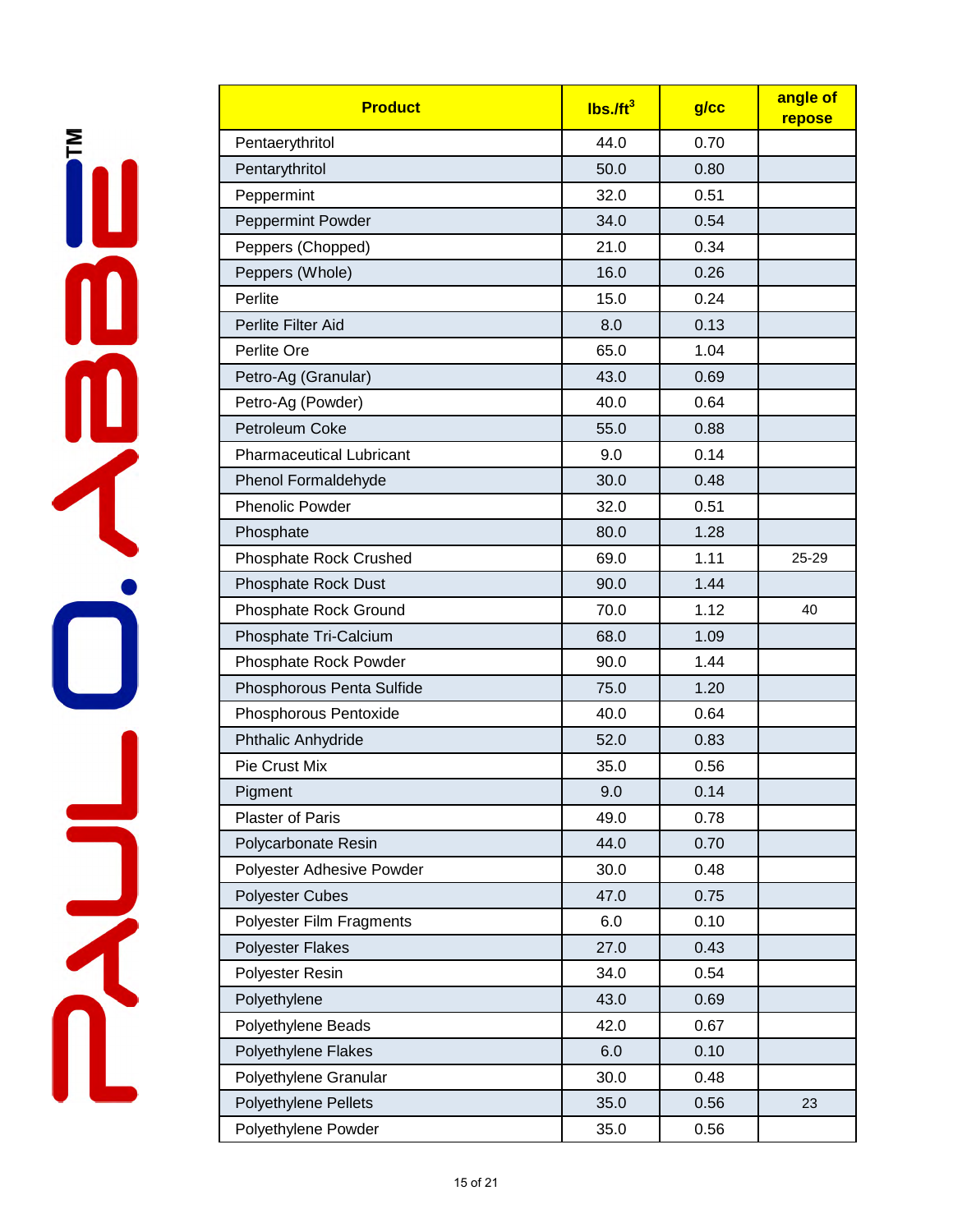| <b>Product</b>                    | $lbs.$ /ft <sup>3</sup> | $g$ / $cc$ | angle of<br>repose |
|-----------------------------------|-------------------------|------------|--------------------|
| Polyhedral Alcohol                | 37.0                    | 0.59       |                    |
| Polyolefin Pellets (3/32")        | 21.0                    | 0.34       |                    |
| Polypropylene                     | 30.0                    | 0.48       |                    |
| Polypropylene Flakes              | 22.0                    | 0.35       |                    |
| Polypropylene Pellets (1/8")      | 32.0                    | 0.51       |                    |
| Polypropylene Powder              | 33.0                    | 0.53       |                    |
| Polystyrene Beads (1/16")         | 40.0                    | 0.64       |                    |
| Polystyrene Pellets               | 40.0                    | 0.64       |                    |
| Polystyrene Pellets (1/8")        | 38.0                    | 0.61       |                    |
| Polystyrene Powder                | 33.0                    | 0.53       |                    |
| Polystyrene Scrap                 | 31.0                    | 0.50       |                    |
| Polyurethane Pellets (1/8")       | 45.0                    | 0.72       |                    |
| Polyvinyl Acetate                 | 39.0                    | 0.62       |                    |
| Polyvinyl Alcohol                 | 39.0                    | 0.62       |                    |
| Polyvinyl Chloride                | 41.0                    | 0.66       |                    |
| Polyvinyl Chloride (Pellets 1/8") | 39.0                    | 0.62       |                    |
| Polyvinyl Chloride (Regrind)      | 18.0                    | 0.29       |                    |
| Potassium Bromide (5% Moist.)     | 114.0                   | 1.83       |                    |
| Potassium Carbonate (Potash)      | 74.0                    | 1.19       |                    |
| Potassium Chloride                | 60.0                    | 0.96       |                    |
| Potassium Iodate                  | 129.0                   | 2.07       |                    |
| <b>Potassium Muriate</b>          | 68.0                    | 1.09       |                    |
| <b>Potassium Sulfate</b>          | 90.0                    | 1.44       |                    |
| Potatoes (Flakes)                 | 13.0                    | 0.21       |                    |
| Potatoes (Powdered)               | 48.0                    | 0.77       |                    |
| <b>Powdered Sugar</b>             | 35.0                    | 0.56       |                    |
| <b>Prussian Blue</b>              | 36.0                    | 0.58       |                    |
| <b>Pumice Powder</b>              | 39.0                    | 0.62       |                    |
| <b>Purezaust Pellets</b>          | 50.0                    | 0.80       |                    |
| <b>PVC Chips</b>                  | 54.0                    | 0.86       |                    |
| <b>PVC Resin</b>                  | 32.0                    | 0.51       |                    |
| Quartz, 0.5" Screenings           | 80-90                   | 1.28-1.44  | 20-29              |
| Raisins (Moist)                   | 38.0                    | 0.61       |                    |
| Rapeseed                          | 48.3                    | 0.77       |                    |
| <b>Red Color Concentrate</b>      | 32.0                    | 0.51       |                    |
| <b>Red Lead</b>                   | 165.0                   | 2.64       |                    |
| <b>Red Oxide Pigment</b>          | 72.0                    | 1.15       |                    |
| <b>Refractory Mix</b>             | 96.0                    | 1.54       |                    |
| Resin, Synthetic H.D.             | 34.0                    | 0.54       |                    |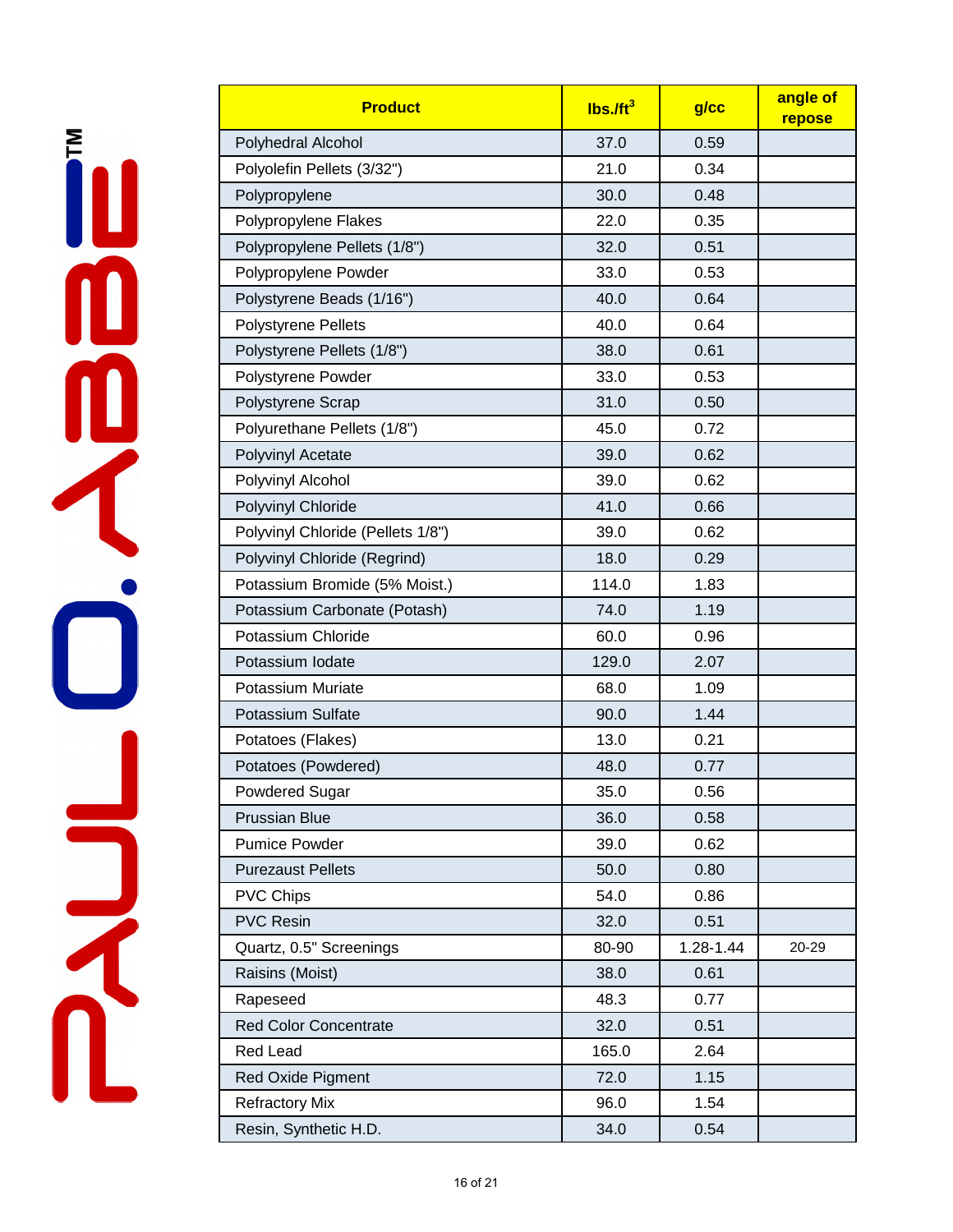| <b>Product</b>                   | $lbs.$ /ft <sup>3</sup> | $g$ / $cc$    | angle of<br>repose |
|----------------------------------|-------------------------|---------------|--------------------|
| Resin-Luron                      | 40.0                    | 0.64          |                    |
| <b>Resimene Coating Additive</b> | 35.0                    | 0.56          |                    |
| Rice                             | 45.0                    | 0.72          | 30-44              |
| <b>Rice Bran</b>                 | 26.0                    | 0.42          |                    |
| Rice (Puffed)                    | 6.0                     | 0.10          |                    |
| <b>Rock Salt</b>                 | 68.0                    | 1.09          |                    |
| Rolaids (Mix Powder)             | 65.0                    | 1.04          |                    |
| Rouge Compound                   | 58.0                    | 0.93          |                    |
| <b>Rubber Composition Powder</b> | 34.0                    | 0.54          |                    |
| Rubber Compound                  | 38.0                    | 0.61          |                    |
| Rubber (Granules)                | 28.0                    | 0.45          |                    |
| Rubber Pellets (Irregular)       | 29.0                    | 0.46          | 35                 |
| <b>Rubber Powder</b>             | 33.0                    | 0.53          |                    |
| Rutile & Coke                    | 91.0                    | 1.46          |                    |
| Rye Bran                         | 15-20                   | $0.24 - 0.32$ |                    |
| Rye, Malted                      | 32.0                    | 0.51          |                    |
| Rye, Middlings                   | 42.0                    | 0.67          |                    |
| <b>Rye Shorts</b>                | 33.5                    | 0.54          |                    |
| Rye, Whole                       | 43-45                   | 0.69-0.72     |                    |
| Sage Leaves                      | 18.0                    | 0.29          |                    |
| Salt, Fine Table                 | 86.0                    | 1.38          |                    |
| Salt, Clay                       | 38.0                    | 0.61          |                    |
| Salt, Granulated                 | 80.0                    | 1.28          |                    |
| Salt (Flake)                     | 42.0                    | 0.67          |                    |
| Salt (Flour)                     | 64.0                    | 1.03          |                    |
| Salt and Myverol                 | 54.0                    | 0.86          |                    |
| Sand                             | 99.0                    | 1.59          |                    |
| Sand (Dry)                       | 110.0                   | 1.76          |                    |
| Sand (Fine)                      | 125.0                   | 2.00          |                    |
| Sand (Moist)                     | 130.0                   | 2.08          |                    |
| Sand (Molding)                   | 78.0                    | 1.25          |                    |
| Sand, Foundry                    | 100.0                   | 1.60          |                    |
| Sand-Kaolin Mix                  | 53.0                    | 0.85          |                    |
| Sawdust (Fine)                   | 18.0                    | 0.29          |                    |
| Seed (Grass)                     | 44.0                    | 0.70          |                    |
| Selenium Powder                  | 62.0                    | 0.99          |                    |
| Separan Fine                     | 48.0                    | 0.77          |                    |
| <b>Shellac Resin</b>             | 81.0                    | 1.30          |                    |
| Silene                           | 15.0                    | 0.24          |                    |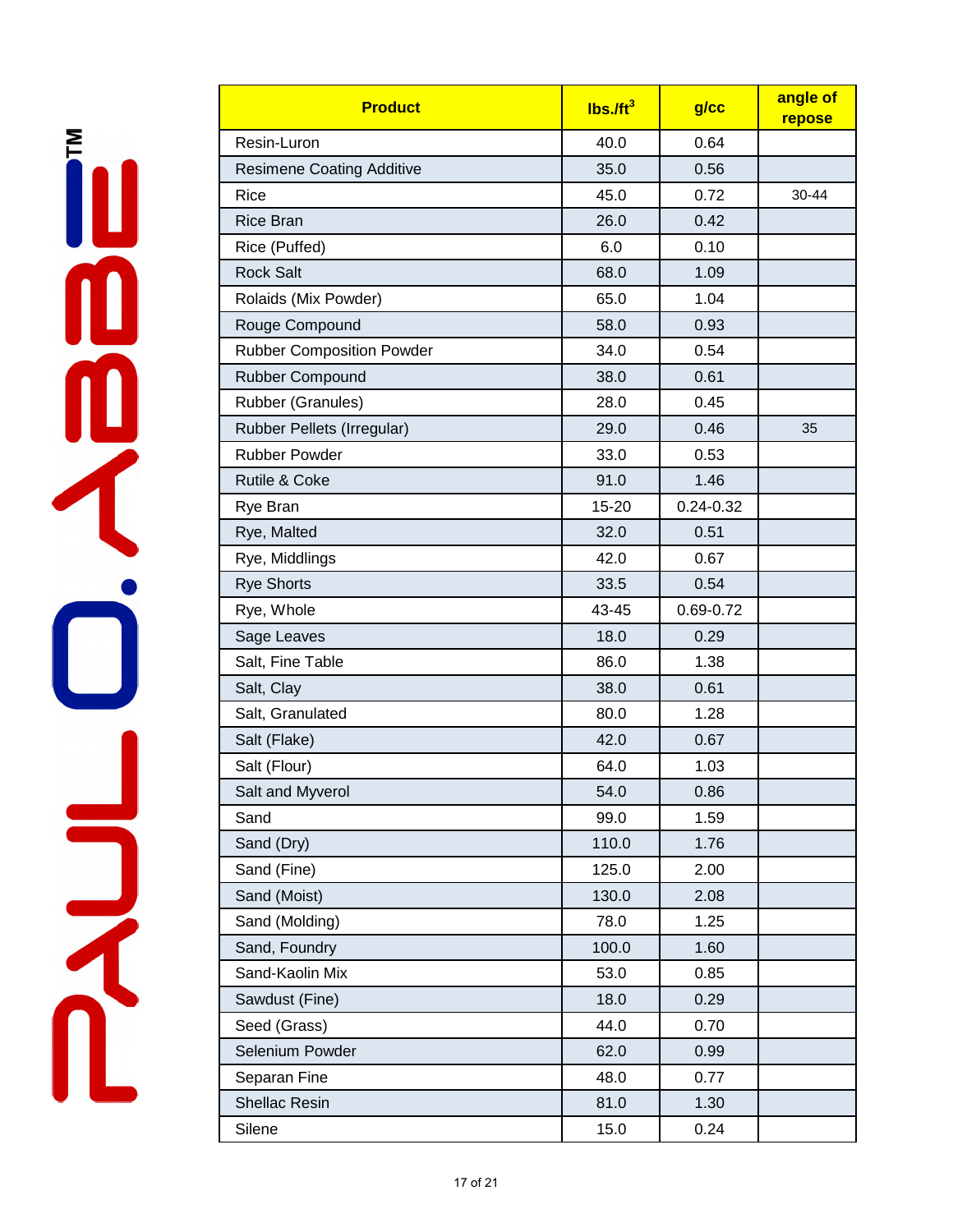| <b>Product</b>           | $lbs.$ /ft <sup>3</sup> | g/cc          | angle of<br>repose |
|--------------------------|-------------------------|---------------|--------------------|
| Silene & Zinc Stearate   | 15.0                    | 0.24          |                    |
| Silflo, Filter Aid       | 10.0                    | 0.16          |                    |
| <b>Silica Cubes</b>      | 45.0                    | 0.72          |                    |
| Silica Flour             | 80.0                    | 1.28          |                    |
| Silica Gel               | 42.0                    | 0.67          | 30-44              |
| Silica Sand              | 81.0                    | 1.30          |                    |
| <b>Silicon Carbide</b>   | 45.0                    | 0.72          |                    |
| <b>Silicon Dioxide</b>   | 3.0                     | 0.05          |                    |
| Silver (Powder)          | 69.0                    | 1.11          |                    |
| Slate, Crushed           | 100.0                   | 1.60          | 28                 |
| Soap Flakes              | 29.0                    | 0.46          |                    |
| Soap Powder              | 36.0                    | 0.58          |                    |
| Soda Ash                 | 54.0                    | 0.86          | 32-37              |
| Sodium Bicarbonate       | 50.0                    | 0.80          |                    |
| Sodium Aluminate         | 61.0                    | 0.98          | $30 - 44$          |
| Sodium Borate            | 77.0                    | 1.23          |                    |
| Sodium Chloride          | 83.0                    | 1.33          |                    |
| Sodium Hydrosulfate      | 70.0                    | 1.12          |                    |
| Sodium Hydroxide         | 60.0                    | 0.96          |                    |
| Sodium Hydrosulphate     | 73.0                    | 1.17          |                    |
| Sodium Hydrosulphite     | 73.0                    | 1.17          |                    |
| Sodium Benzoate          | 47.0                    | 0.75          |                    |
| Sodium Bisulphate        | 90.0                    | 1.44          |                    |
| Sodium Caseinate         | 21.0                    | 0.34          |                    |
| Sodium Chloride          | 80.0                    | 1.28          |                    |
| Sodium Metasilicate      | 70.0                    | 1.12          |                    |
| Sodium Naptholine Sulph. | 27.0                    | 0.43          |                    |
| Sodium Nitrate           | 84.0                    | 1.35          | 24                 |
| Sodium Perborate         | 53.0                    | 0.85          |                    |
| Sodium Phosphate VNX     | 80.0                    | 1.28          | 37                 |
| Sodium Phospho Aluminate | 68.0                    | 1.09          |                    |
| Sodium Pyrophosphate     | 63.0                    | 1.01          |                    |
| Sodium Silicate          | 32.0                    | 0.51          |                    |
| Sodium Sulfate           | 85.0                    | 1.36          |                    |
| Sodium Sulfite           | 102.0                   | 1.63          | 45                 |
| Sodium Thiosulfate       | 55.0                    | 0.88          |                    |
| Sodium Tripolyphosphate  | 60.0                    | 0.96          |                    |
| Somagen Sol              | 19.0                    | 0.30          |                    |
| Sorghum Seed             | 32-35                   | $0.51 - 0.56$ |                    |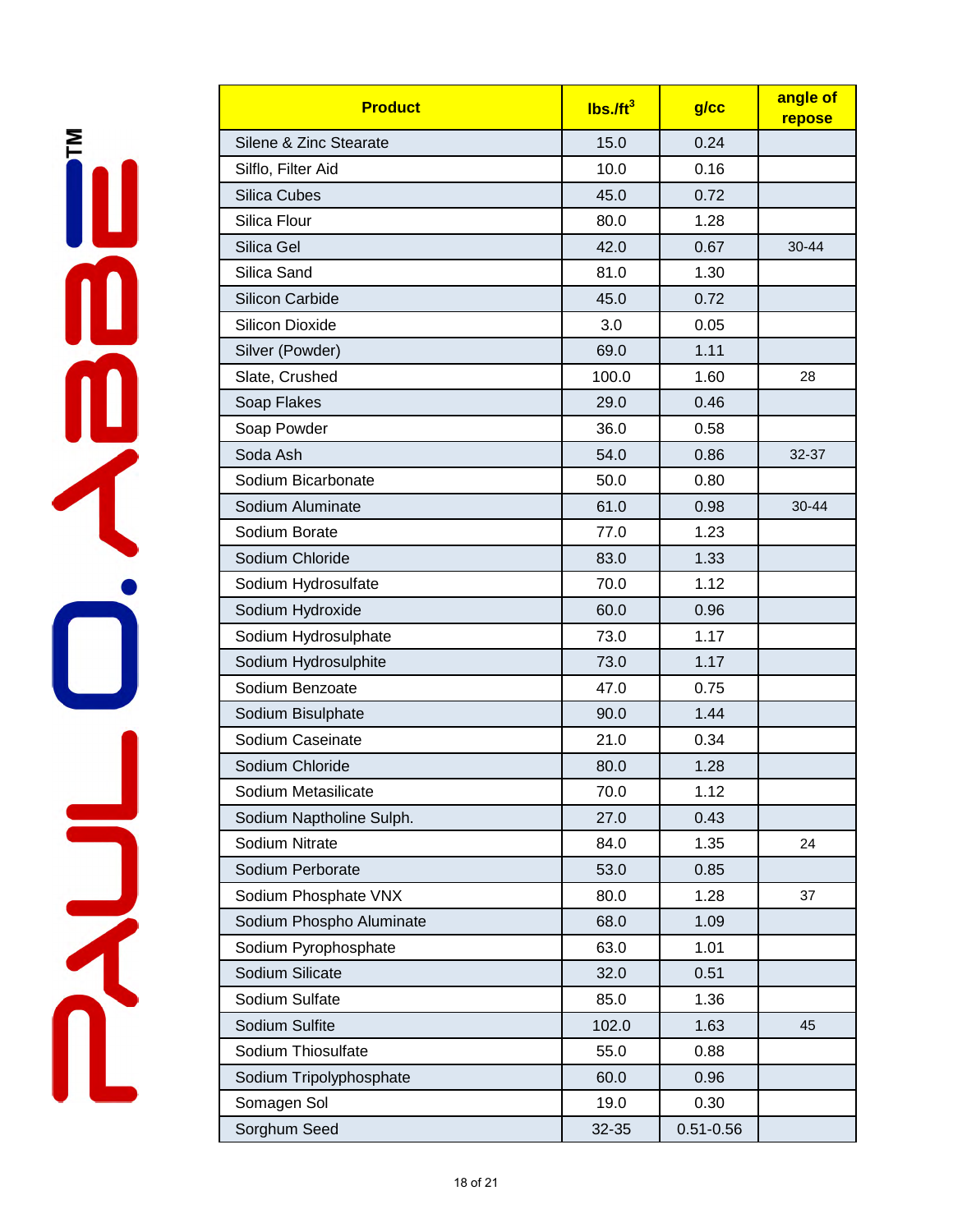| <b>Product</b>                          | $lbs.$ /ft <sup>3</sup> | $g$ / $cc$ | angle of<br>repose |
|-----------------------------------------|-------------------------|------------|--------------------|
| Soybean Flakes                          | 36.0                    | 0.58       |                    |
| Soybean Hulls                           | 25.0                    | 0.40       |                    |
| Soybean Meal                            | 40.0                    | 0.64       |                    |
| Spice Blend                             | 36.0                    | 0.58       |                    |
| Sponge Iron                             | 150.0                   | 2.40       |                    |
| Stabilizer (Food)                       | 54.0                    | 0.86       |                    |
| Stabilizer (Plastic)                    | 67.0                    | 1.07       |                    |
| Starch (Corn)                           | 43.0                    | 0.69       |                    |
| Starch (Granular)                       | 46.0                    | 0.74       |                    |
| Starch (Powder)                         | 40.0                    | 0.64       |                    |
| Stearic Acid (Flakes)                   | 32.0                    | 0.51       |                    |
| Stearic Acid (Powder)                   | 36.0                    | 0.58       |                    |
| <b>Stearate Blend</b>                   | 41.0                    | 0.66       |                    |
| <b>Steel Powder</b>                     | 150.0                   | 2.40       |                    |
| <b>Steel Grit</b>                       | 225.0                   | 3.60       |                    |
| Sucrose                                 | 53.0                    | 0.85       |                    |
| Sucrose Octoaacetate                    | 33.0                    | 0.53       |                    |
| Sugar (Dextrose)                        | 39.0                    | 0.62       |                    |
| Sugar (Granulated)                      | 44.0                    | 0.70       | 30-44              |
| Sugar (Powdered)                        | 35.0                    | 0.56       |                    |
| Sulphur                                 | 45.0                    | 0.72       |                    |
| Sulphur (Granular)                      | 70.0                    | 1.12       |                    |
| <b>Sunflower Seed</b>                   | 38.5                    | 0.62       | 20                 |
| Super Phosphate (monocalcium phosphate) | 70.0                    | 1.12       |                    |
| Talc                                    | 35.0                    | 0.56       |                    |
| <b>Talcum Powder</b>                    | 55.0                    | 0.88       |                    |
| <b>Tantalum Powder</b>                  | 40.0                    | 0.64       |                    |
| Tea                                     | 27.0                    | 0.43       |                    |
| Tea (Flakes)                            | 24.0                    | 0.38       |                    |
| Tea (Powdered)                          | 27.0                    | 0.43       |                    |
| Teflon (Powdered)                       | 29.0                    | 0.46       |                    |
| Teflon (Fiber)                          | 30.0                    | 0.48       |                    |
| Teflon (Granules)                       | 36.0                    | 0.58       |                    |
| Teflon Pellets (1/8")                   | 60.0                    | 0.96       |                    |
| <b>Terepthalic Acid</b>                 | 30.0                    | 0.48       |                    |
| Thiamine                                | 47.0                    | 0.75       |                    |
| Thionex                                 | 30.0                    | 0.48       |                    |
| <b>Thorium Oxide</b>                    | 62.0                    | 0.99       |                    |
| <b>Titanium Dioxide</b>                 | 48.0                    | 0.77       | 30-44              |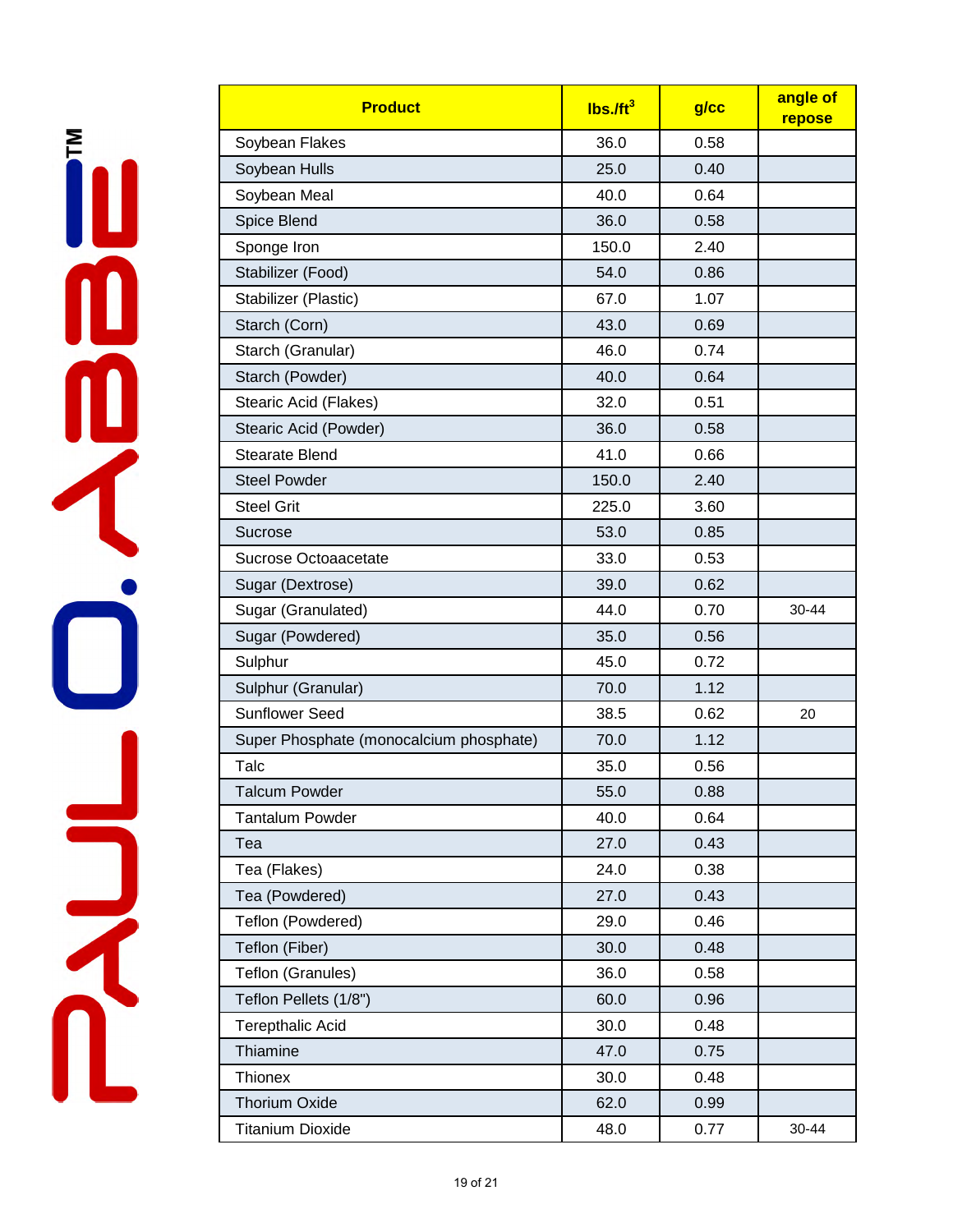| <b>Product</b>               | Ibs. <sub>ft<sup>3</sup></sub> | $g$ / $cc$    | angle of<br>repose |
|------------------------------|--------------------------------|---------------|--------------------|
| <b>Titanium Sponge</b>       | 60.0                           | 0.96          | 45                 |
| Tobacco (Cigarette)          | 12.0                           | 0.19          |                    |
| Tobacco (Leaves)             | 6.0                            | 0.10          |                    |
| <b>Tricalcium Phosphate</b>  | 85.0                           | 1.36          |                    |
| Trichlorocyanuric Acid       | 50.0                           | 0.80          |                    |
| Tripolyphosphate             | 80.0                           | 1.28          |                    |
| <b>Trisodium Phosphate</b>   | 50.0                           | 0.80          |                    |
| Triplact                     | 12.0                           | 0.19          |                    |
| <b>Tungsten Carbide</b>      | 250.0                          | 4.00          |                    |
| Urea                         | 42.0                           | 0.67          |                    |
| Urea Formaldehyde            | 36.0                           | 0.58          |                    |
| <b>Urea Prills</b>           | 45.0                           | 0.72          |                    |
| <b>Urea Molding Powder</b>   | 45.0                           | 0.72          |                    |
| <b>Urea Powder</b>           | 39.0                           | 0.62          |                    |
| Urethane Foam                | 18.0                           | 0.29          |                    |
| Vanadium Catalyst            | 40.0                           | 0.64          |                    |
| Vegetable Oil Powder         | 34.0                           | 0.54          |                    |
| Vermiculite                  | 62.0                           | 0.99          |                    |
| Vermiculite (expanded)       | 16.0                           |               |                    |
| Vicrum                       | 35.0                           | 0.56          |                    |
| Vicron                       | 34.0                           | 0.54          |                    |
| Vicron (Limestone)           | 62.0                           | 0.99          |                    |
| Vinyl Acetate                | 36.0                           | 0.58          |                    |
| Vinyl Blend                  | 40.0                           | 0.64          |                    |
| <b>Vinyl Compound</b>        | 36.0                           | 0.58          |                    |
| Vinyl Chips (Irregular)      | 20.0                           | 0.32          |                    |
| Vinyl Pellets (1/8")         | 36.0                           | 0.58          |                    |
| Vinyl Powder                 | 34.0                           | 0.54          |                    |
| <b>Vinyl Resin</b>           | 36.0                           | 0.58          |                    |
| <b>Vinyl Copolymer Resin</b> | 40.0                           | 0.64          |                    |
| Viton Rubber Crumb           | 33.0                           | 0.53          |                    |
| <b>Wheat Bran</b>            | 40863.0                        | $0.18 - 0.26$ |                    |
| Wheat, Cracked               | 35.0                           | 0.56          | 30-44              |
| Wheat (Cut)                  | 46.0                           | 0.74          |                    |
| <b>Wheat Hulls</b>           | 44.0                           | 0.70          |                    |
| <b>Wheat Flour</b>           | 30.0                           | 0.48          |                    |
| <b>Wheat Glutten</b>         | 43.0                           | 0.69          |                    |
| <b>Wheat Middlings</b>       | 15.0                           | 0.24          |                    |
| Wheat (Shaved)               | 34.0                           | 0.54          |                    |